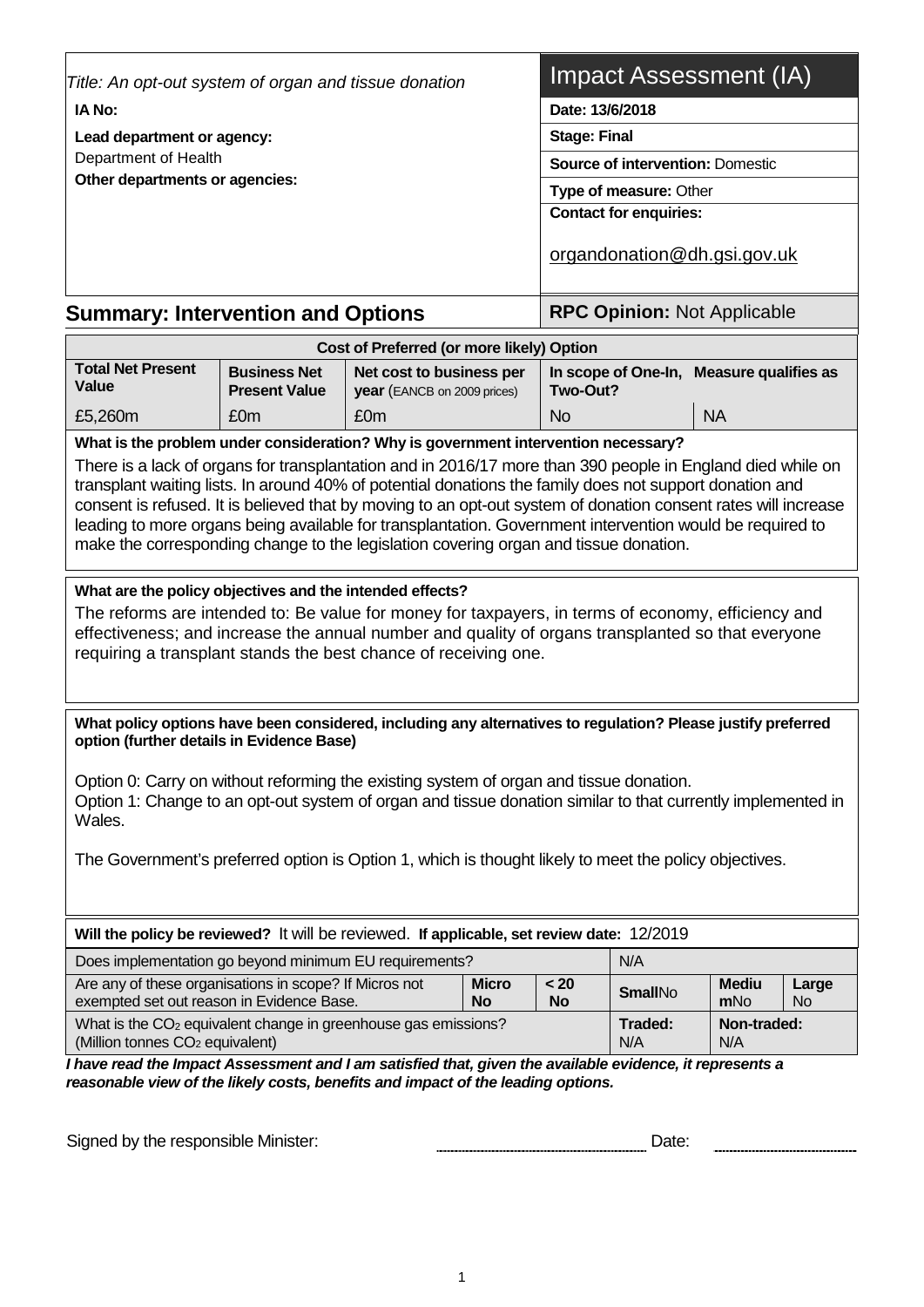# **Summary: Analysis & Evidence Policy Option 0**

**Description:** Do Nothing

#### **FULL ECONOMIC ASSESSMENT**

| <b>Price Base</b>                     | <b>PV Base</b>                                                                                                                       |  | <b>Time Period</b>                                                                                                                    |               |  | Net Benefit (Present Value (PV)) (£m)                        |                                         |                                      |
|---------------------------------------|--------------------------------------------------------------------------------------------------------------------------------------|--|---------------------------------------------------------------------------------------------------------------------------------------|---------------|--|--------------------------------------------------------------|-----------------------------------------|--------------------------------------|
| N/A                                   | N/A                                                                                                                                  |  | N/A                                                                                                                                   | Low: Optional |  | <b>High: Optional</b>                                        | <b>Central Estimate: 0</b>              |                                      |
| COSTS (£m)                            |                                                                                                                                      |  | <b>Total Transition</b><br>(Constant Price)                                                                                           | Years         |  | <b>Average Annual</b><br>(excl. Transition) (Constant Price) |                                         | <b>Total Cost</b><br>(Present Value) |
| Low                                   |                                                                                                                                      |  | Optional                                                                                                                              |               |  | Optional                                                     |                                         | <b>Optional</b>                      |
| High                                  |                                                                                                                                      |  | Optional                                                                                                                              |               |  | Optional                                                     |                                         | <b>Optional</b>                      |
| <b>Central Estimate</b>               |                                                                                                                                      |  | 0                                                                                                                                     |               |  | 0                                                            |                                         | 0                                    |
|                                       | Description and scale of key monetised costs by 'main affected groups'<br>This is the do nothing option. Incremental costs are zero. |  |                                                                                                                                       |               |  |                                                              |                                         |                                      |
|                                       |                                                                                                                                      |  | Other key non-monetised costs by 'main affected groups'<br>This is the do nothing option. Incremental costs are zero.                 |               |  |                                                              |                                         |                                      |
| <b>BENEFITS (£m)</b>                  |                                                                                                                                      |  | <b>Total Transition</b><br>(Constant Price)                                                                                           | Years         |  | <b>Average Annual</b><br>(excl. Transition) (Constant Price) | <b>Total Benefit</b><br>(Present Value) |                                      |
| Low                                   |                                                                                                                                      |  | Optional                                                                                                                              |               |  | Optional                                                     | Optional                                |                                      |
| High                                  |                                                                                                                                      |  | Optional                                                                                                                              |               |  | Optional                                                     | <b>Optional</b>                         |                                      |
| <b>Central Estimate</b>               |                                                                                                                                      |  | 0                                                                                                                                     |               |  | 0                                                            | 0                                       |                                      |
|                                       |                                                                                                                                      |  | Description and scale of key monetised benefits by 'main affected groups'<br>This is the do nothing option. Benefits are set to zero. |               |  |                                                              |                                         |                                      |
|                                       | Other key non-monetised benefits by 'main affected groups'<br>This is the do nothing option. Benefits are set to zero.               |  |                                                                                                                                       |               |  |                                                              |                                         |                                      |
| Key assumptions/sensitivities/risks   |                                                                                                                                      |  |                                                                                                                                       |               |  |                                                              | Discount rate (%)                       | N/A                                  |
| <b>None</b>                           |                                                                                                                                      |  |                                                                                                                                       |               |  |                                                              |                                         |                                      |
| <b>BUSINESS ASSESSMENT (Option 1)</b> |                                                                                                                                      |  |                                                                                                                                       |               |  |                                                              |                                         |                                      |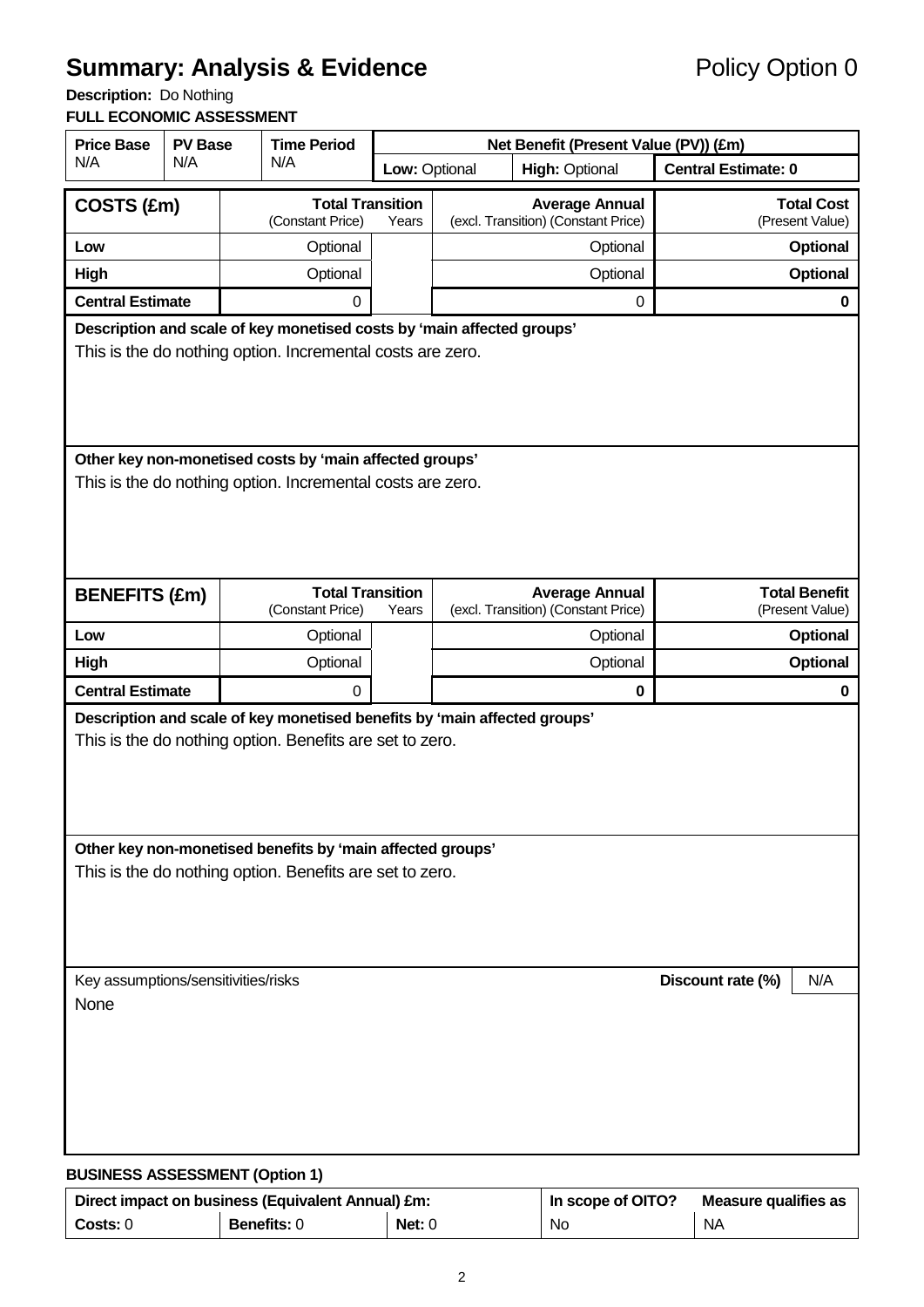# **Summary: Analysis & Evidence** Policy Options 1

**Description:** Move to an opt-out system of organ and tissue donation.

#### **FULL ECONOMIC ASSESSMENT**

| 2016/17<br>100 years<br><b>Low: -95</b><br>High: 14,122<br><b>Total Transition</b><br><b>Average Annual</b><br>COSTS (£m)<br>(excl. Transition)<br>Years<br>97<br>Low<br>0<br>97<br>3<br>High<br>23<br><b>Central Estimate</b><br>97<br>4<br>Description and scale of key monetised costs by 'main affected groups'<br>revisions to these estimates would not change the overall conclusions on value for money. The average<br>annual cost: a) an annual one-off cost for any additional transplants and the ongoing medical costs of<br>transplant recipients; b) NHS savings from individuals on the waiting list being transplanted.<br>Other key non-monetised costs by 'main affected groups'<br>The above costs do not include: a) any primary care or indirect costs/savings to the health service (e.g.<br>hospital length of stay); and b) costs/savings associated with the wider societal impact (e.g. transplant<br>recipients returning to work).<br><b>Total Transition</b><br><b>Average Annual</b><br><b>BENEFITS (£m)</b><br>(excl. Transition)<br>Years<br>$\Omega$<br>Low<br>0<br>8<br>3<br>319<br>High<br>$\overline{2}$<br><b>Central Estimate</b><br>121<br>Description and scale of key monetised benefits by 'main affected groups'<br>The societal value of the QALYs accrued from transplant recipients compared to if they had remained on the<br>transplant waiting lists.<br>Other key non-monetised benefits by 'main affected groups'<br>There are potentially further benefits: a) due to tissue grafts and particular types of organ transplants that<br>were not included in the analysis as, based on expert opinion, they were assumed to be relatively small; and<br>b) due to the wider societal impact of the reform (e.g. improved quality of life of family members).<br>Key assumptions/sensitivities/risks<br>Discount rate (%)<br>increase in the consent rate in England. The estimated NPV is extremely sensitive to this increase.<br>rise by just 0.6 percentage points. We suggest that this modest break-even level of increase is plausibly<br>achievable.<br>Key assumption in these estimates is that following the reform there will be no change to the annual number | <b>Price Base</b>                                                                                                                                                                                                                                                                                                                                                                                                                                                                                                                                                    | <b>PV Base</b> |  | <b>Time Period</b> | Net Benefit (Present Value (PV)) (£m) |  |  |                                         |                   |
|-------------------------------------------------------------------------------------------------------------------------------------------------------------------------------------------------------------------------------------------------------------------------------------------------------------------------------------------------------------------------------------------------------------------------------------------------------------------------------------------------------------------------------------------------------------------------------------------------------------------------------------------------------------------------------------------------------------------------------------------------------------------------------------------------------------------------------------------------------------------------------------------------------------------------------------------------------------------------------------------------------------------------------------------------------------------------------------------------------------------------------------------------------------------------------------------------------------------------------------------------------------------------------------------------------------------------------------------------------------------------------------------------------------------------------------------------------------------------------------------------------------------------------------------------------------------------------------------------------------------------------------------------------------------------------------------------------------------------------------------------------------------------------------------------------------------------------------------------------------------------------------------------------------------------------------------------------------------------------------------------------------------------------------------------------------------------------------------------------------------------------------------------------------------------------------------------------------------------------|----------------------------------------------------------------------------------------------------------------------------------------------------------------------------------------------------------------------------------------------------------------------------------------------------------------------------------------------------------------------------------------------------------------------------------------------------------------------------------------------------------------------------------------------------------------------|----------------|--|--------------------|---------------------------------------|--|--|-----------------------------------------|-------------------|
|                                                                                                                                                                                                                                                                                                                                                                                                                                                                                                                                                                                                                                                                                                                                                                                                                                                                                                                                                                                                                                                                                                                                                                                                                                                                                                                                                                                                                                                                                                                                                                                                                                                                                                                                                                                                                                                                                                                                                                                                                                                                                                                                                                                                                               | 2016/17                                                                                                                                                                                                                                                                                                                                                                                                                                                                                                                                                              |                |  |                    |                                       |  |  | <b>Central Estimate: 5,260</b>          |                   |
|                                                                                                                                                                                                                                                                                                                                                                                                                                                                                                                                                                                                                                                                                                                                                                                                                                                                                                                                                                                                                                                                                                                                                                                                                                                                                                                                                                                                                                                                                                                                                                                                                                                                                                                                                                                                                                                                                                                                                                                                                                                                                                                                                                                                                               |                                                                                                                                                                                                                                                                                                                                                                                                                                                                                                                                                                      |                |  |                    |                                       |  |  | (Present Value)                         | <b>Total Cost</b> |
|                                                                                                                                                                                                                                                                                                                                                                                                                                                                                                                                                                                                                                                                                                                                                                                                                                                                                                                                                                                                                                                                                                                                                                                                                                                                                                                                                                                                                                                                                                                                                                                                                                                                                                                                                                                                                                                                                                                                                                                                                                                                                                                                                                                                                               |                                                                                                                                                                                                                                                                                                                                                                                                                                                                                                                                                                      |                |  |                    |                                       |  |  |                                         | 95                |
|                                                                                                                                                                                                                                                                                                                                                                                                                                                                                                                                                                                                                                                                                                                                                                                                                                                                                                                                                                                                                                                                                                                                                                                                                                                                                                                                                                                                                                                                                                                                                                                                                                                                                                                                                                                                                                                                                                                                                                                                                                                                                                                                                                                                                               |                                                                                                                                                                                                                                                                                                                                                                                                                                                                                                                                                                      |                |  |                    |                                       |  |  |                                         | 526               |
|                                                                                                                                                                                                                                                                                                                                                                                                                                                                                                                                                                                                                                                                                                                                                                                                                                                                                                                                                                                                                                                                                                                                                                                                                                                                                                                                                                                                                                                                                                                                                                                                                                                                                                                                                                                                                                                                                                                                                                                                                                                                                                                                                                                                                               |                                                                                                                                                                                                                                                                                                                                                                                                                                                                                                                                                                      |                |  |                    |                                       |  |  |                                         | 120               |
|                                                                                                                                                                                                                                                                                                                                                                                                                                                                                                                                                                                                                                                                                                                                                                                                                                                                                                                                                                                                                                                                                                                                                                                                                                                                                                                                                                                                                                                                                                                                                                                                                                                                                                                                                                                                                                                                                                                                                                                                                                                                                                                                                                                                                               | The transition costs: a) an £18m NHSBT spend on communications over the first 4 years; and b) £5.8m for<br>managing opt-out registrations on the organ donor register (ODR). Both of these transition costs estimates<br>have yet to be finalised and are hence subject to change. However, within any reasonable bounds of change,                                                                                                                                                                                                                                  |                |  |                    |                                       |  |  |                                         |                   |
|                                                                                                                                                                                                                                                                                                                                                                                                                                                                                                                                                                                                                                                                                                                                                                                                                                                                                                                                                                                                                                                                                                                                                                                                                                                                                                                                                                                                                                                                                                                                                                                                                                                                                                                                                                                                                                                                                                                                                                                                                                                                                                                                                                                                                               |                                                                                                                                                                                                                                                                                                                                                                                                                                                                                                                                                                      |                |  |                    |                                       |  |  | <b>Total Benefit</b><br>(Present Value) |                   |
|                                                                                                                                                                                                                                                                                                                                                                                                                                                                                                                                                                                                                                                                                                                                                                                                                                                                                                                                                                                                                                                                                                                                                                                                                                                                                                                                                                                                                                                                                                                                                                                                                                                                                                                                                                                                                                                                                                                                                                                                                                                                                                                                                                                                                               |                                                                                                                                                                                                                                                                                                                                                                                                                                                                                                                                                                      |                |  |                    |                                       |  |  |                                         | $\bf{0}$          |
|                                                                                                                                                                                                                                                                                                                                                                                                                                                                                                                                                                                                                                                                                                                                                                                                                                                                                                                                                                                                                                                                                                                                                                                                                                                                                                                                                                                                                                                                                                                                                                                                                                                                                                                                                                                                                                                                                                                                                                                                                                                                                                                                                                                                                               |                                                                                                                                                                                                                                                                                                                                                                                                                                                                                                                                                                      |                |  |                    |                                       |  |  |                                         | 14,647            |
|                                                                                                                                                                                                                                                                                                                                                                                                                                                                                                                                                                                                                                                                                                                                                                                                                                                                                                                                                                                                                                                                                                                                                                                                                                                                                                                                                                                                                                                                                                                                                                                                                                                                                                                                                                                                                                                                                                                                                                                                                                                                                                                                                                                                                               |                                                                                                                                                                                                                                                                                                                                                                                                                                                                                                                                                                      |                |  |                    |                                       |  |  |                                         | 5,380             |
|                                                                                                                                                                                                                                                                                                                                                                                                                                                                                                                                                                                                                                                                                                                                                                                                                                                                                                                                                                                                                                                                                                                                                                                                                                                                                                                                                                                                                                                                                                                                                                                                                                                                                                                                                                                                                                                                                                                                                                                                                                                                                                                                                                                                                               |                                                                                                                                                                                                                                                                                                                                                                                                                                                                                                                                                                      |                |  |                    |                                       |  |  |                                         |                   |
|                                                                                                                                                                                                                                                                                                                                                                                                                                                                                                                                                                                                                                                                                                                                                                                                                                                                                                                                                                                                                                                                                                                                                                                                                                                                                                                                                                                                                                                                                                                                                                                                                                                                                                                                                                                                                                                                                                                                                                                                                                                                                                                                                                                                                               |                                                                                                                                                                                                                                                                                                                                                                                                                                                                                                                                                                      |                |  |                    |                                       |  |  |                                         | 1.5               |
|                                                                                                                                                                                                                                                                                                                                                                                                                                                                                                                                                                                                                                                                                                                                                                                                                                                                                                                                                                                                                                                                                                                                                                                                                                                                                                                                                                                                                                                                                                                                                                                                                                                                                                                                                                                                                                                                                                                                                                                                                                                                                                                                                                                                                               | Under Option 1 the consent rate is assumed to increase by 0, 7, and 13 percentage points under the low,<br>central, and high estimates respectively. While the central assumption is based on recommendations from<br>NHSBT, the high and low scenarios were chosen to reflect the substantial uncertainty we have over the most<br>plausible change in consent rates. There is currently little evidence to support specific assumptions about the<br>Nevertheless, our analysis suggests that the policy's benefits would equal its costs if consent rates were to |                |  |                    |                                       |  |  |                                         |                   |
| of kidney and liver transplants from living donors<br><b>BUSINESS ASSESSMENT</b>                                                                                                                                                                                                                                                                                                                                                                                                                                                                                                                                                                                                                                                                                                                                                                                                                                                                                                                                                                                                                                                                                                                                                                                                                                                                                                                                                                                                                                                                                                                                                                                                                                                                                                                                                                                                                                                                                                                                                                                                                                                                                                                                              |                                                                                                                                                                                                                                                                                                                                                                                                                                                                                                                                                                      |                |  |                    |                                       |  |  |                                         |                   |

| Direct impact on business (Equivalent Annual) £m: |                    |        | In scope of OIOO? | Measure qualifies as |
|---------------------------------------------------|--------------------|--------|-------------------|----------------------|
| Costs: 0                                          | <b>Benefits: 0</b> | Net: 0 | No                | <b>NA</b>            |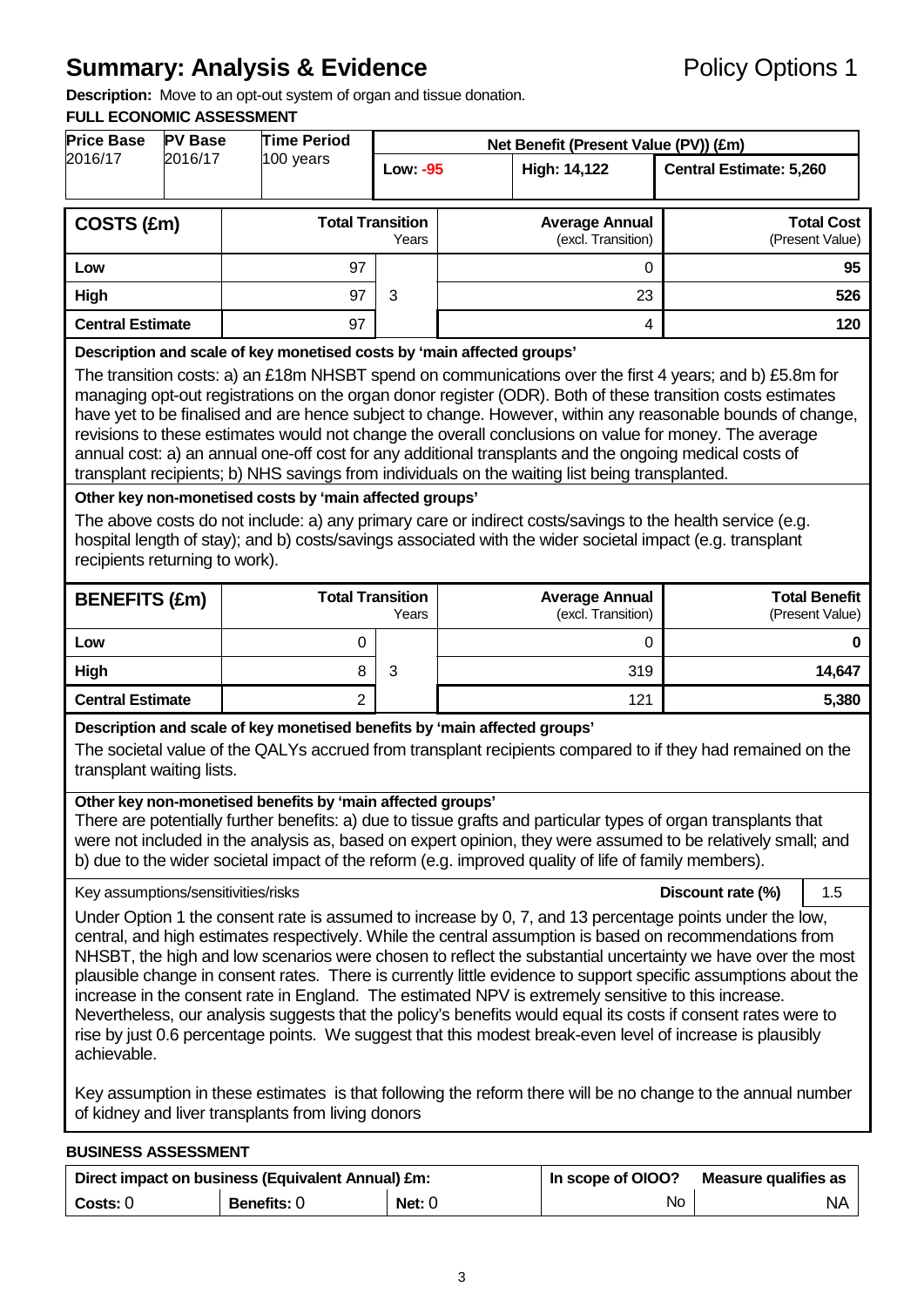## Summary

The Government is interested in ways of increasing human organ transplantation in England. One way of achieving this may be to change the default position whereby individuals have to actively opt-in to organ and tissue donation to one in which individuals have to actively opt-out. This change is expected to lead to higher levels of consent and in turn lead to more transplants. While any additional transplants would represent an increased cost to the NHS, these transplants are expected to generate more net social benefits than if the money were to be spent elsewhere in the health system.

This IA examines the evidence behind these expectations.

The Government held a public consultation on its opt-out proposals between December 2017 and March 2018. This Final IA updates the analysis that was presented in the Consultation IA.

**Would opt-out change the organ donation consent rate?** The evidence is inconclusive. While it seems that moving to an opt-out system is unlikely to decrease the consent rate, there is no unambiguous evidence that opt-out by itself increases consent rates. There is evidence that in some cases, when opt-out is implemented alongside other pro-organ donation policies, such as communications campaigns, consent rates increase. However, the available evidence does not allow the individual contribution of changing the system of organ and tissue donation to opt-out to be identified. There is currently insufficient evidence from the experience of opt-out in Wales to conclude whether it has had a statistically significant positive impact on consent rates.

**Would a higher consent rate lead to more transplants?** While there is currently no reason to believe that the organs of the newly consenting donors would be less likely than average to be medically fit for transplant, there have been questions over whether the health system has the capacity to transplant additional organs. During the consultation we discussed this issue with NHS England and NHS Blood and Transplant. We concluded that the transplantation system is under considerable pressure. However, NHSE concluded that the way we had estimated transplant costs already allowed for the possibility of additional capacity investment, and hence our analysis did not need to change.

**Would implementing an opt-out policy be a good use of health system resources?** There is currently very little evidence to support assumptions about the potential size of any increase in consent rates in England. A wide range of possibilities is presented in this IA. Nevertheless our analysis suggests that the policy's benefits would equal its costs if consent rates were to rise by 0.6 percentage points (and that this led to a proportionate increase in organ transplants). This is a change from the estimated break-even point reported in the Consultation IA (1.5 percentage point increase). The difference is almost entirely accounted for by NHSBT's recent decision that it would not need additional funding for on-going opt-out communications campaigns. We suggest that the 0.6 percentage point increase is plausibly achievable.

**How sensitive are the estimates to changes in assumptions?** The estimates are very sensitive to any change in the assumption about the increase in consent rate following implementation of an opt-out system. Unfortunately, the consent rate is by far the most uncertain parameter in the analysis.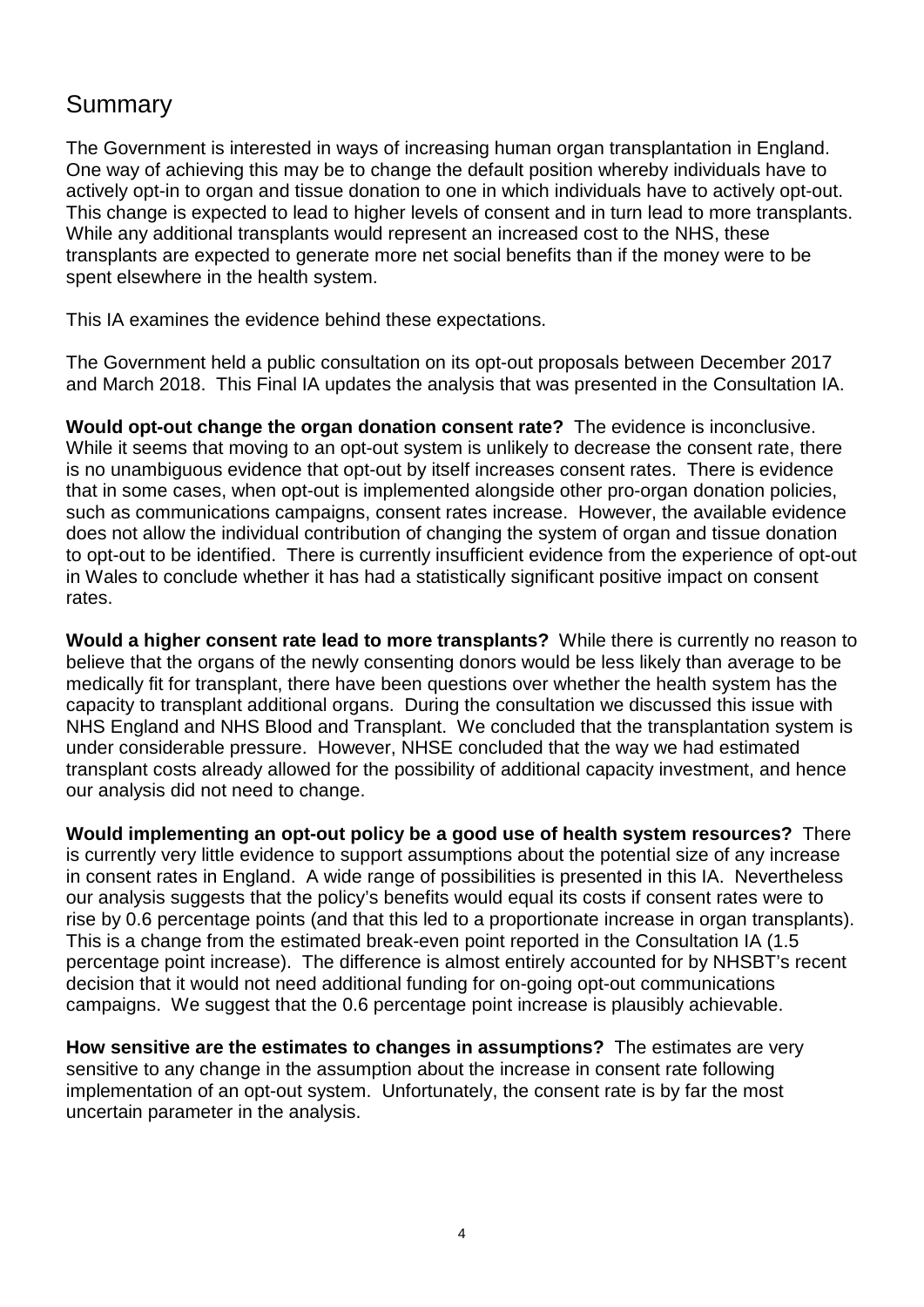## Introduction

- 1) In 2016/17 there were 1,177 deceased organ donors and 3,155 transplants in England, the highest ever rates<sup>[1](#page-4-0)</sup>. Whilst encouraging, there are only a limited number of deaths following which organ donation may be possible. In around 40% of these cases, the family does not support organ donation and consent is refused<sup>[2](#page-4-1)</sup>. The most common reasons for families to decline are because they know the relative did not want to donate or because they are unsure of their relative's wishes and are likely to feel it is safer to say no. In some cases, families will refuse to support a relative's known decision to be a donor.
- 2) Lack of consent is one of a range of factors that determine whether potential donations go ahead. Others include a donor being considered medically unsuitable or, where consent is given, the organs proving to be medically unsuitable or if there is a prolonged time between withdrawal of treatment and the person dying.
- 3) This is a final impact assessment. It updates the consultation IA that was produced for the 12 week public consultation that was held between December 2017 and March 2018.

# Rationale for intervention

- 4) In 2016/17 395 people in England died while on the active transplant waiting list and a further 732 people were removed from the list, mainly due to ill health<sup>[3](#page-4-2)</sup>. There are currently around 5,400 people waiting for a transplant.
- 5) Changing the law on consent may have the potential to address some of the reasons why families do not agree to donation and so increase the number of organs available for transplant. England has an opt-in system of organ and tissue donation, which means deceased donation generally requires express consent from the person while they were alive or a family member if he or she had not made their wishes known. People can consent to donation by joining the organ donor register (ODR) and telling their family that they want to be a donor.
- 6) Other countries have an opt-out system where a person has presumed to have consented to donation unless he or she has explicitly stated that they do not want to be a donor. This is commonly referred to as presumed consent. The various systems differ in their detail but are generally described as either 'hard' or 'soft' depending, broadly, on how prescriptive the procedure is for recording the wish to opt-out and the degree to which families are consulted as part of the decision making process.

# Policy objectives

7) The reforms should:

- Ensure the framework for consent addresses reasons why people do not currently agree to donation, while also providing a means to opt-out;
- Be value for money for taxpayers, in terms of economy, efficiency and effectiveness;
- Increase the annual number and quality of organs transplanted so that everyone requiring a transplant stands the best chance of receiving one.

<span id="page-4-0"></span><sup>&</sup>lt;sup>1</sup> Organ Donation and Transplantation Activity Data: ENGLAND available from [https://www.organdonation.nhs.uk/supporting-my](https://www.organdonation.nhs.uk/supporting-my-decision/statistics-about-organ-donation/)[decision/statistics-about-organ-donation/](https://www.organdonation.nhs.uk/supporting-my-decision/statistics-about-organ-donation/)

<span id="page-4-1"></span><sup>&</sup>lt;sup>2</sup> Organ Donation and Transplantation Annual Activity Report 2016/17 available fro[m https://www.odt.nhs.uk/statistics-and-reports/annual](https://www.odt.nhs.uk/statistics-and-reports/annual-activity-report/)[activity-report/](https://www.odt.nhs.uk/statistics-and-reports/annual-activity-report/)

<span id="page-4-2"></span><sup>&</sup>lt;sup>3</sup> Data for England provided by NHSBT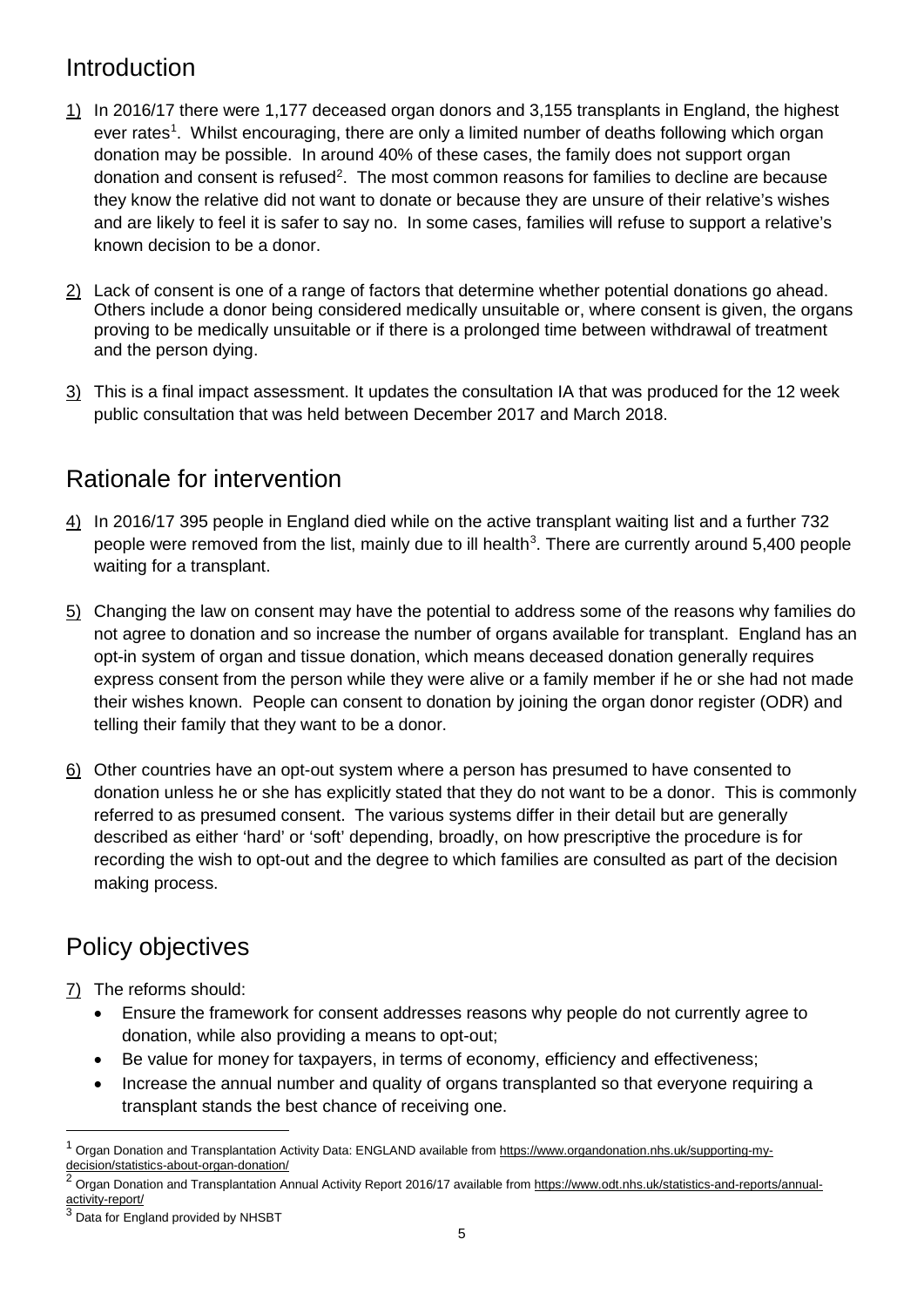# Policy Options

## **Do nothing**

8) Under this option, the current opt-in system of organ and tissue donation would be maintained.

## **Opt-out policy**

- 9) Some countries with opt-out legislation have better donation rates than England and some worse. The Department of Health, in collaboration with the Devolved Administrations set up the Organ Donation Taskforce to carry out a comprehensive review of organ donation in the UK. The report "Organs for Transplants" was published in January 2008. The Taskforce looked at the potential impact for organ donation and commissioned a systematic literature review from the University of York to assess the impact of organ donation rates in other countries<sup>[4](#page-5-0)</sup>. The Welsh Government (WG) commissioned an update of this review in 2012, to support its decision making on opt-out, which concluded that the international evidence suggests an association exists between presumed consent legislation and increased organ donation rates but that it cannot be inferred that this association means that presumed consent causes increased organ donation<sup>[5](#page-5-1)</sup>. The 2012 report also looked at a small body of experimental literature concluding that it provides evidence for a mechanism through which presumed consent might increase organ donation, through the influence of the default position. It also advises of a limit to the extent to which its findings could be applied to real life situations.
- 10) Looking at these reviews, the Chief Scientific Adviser advised that it is possible to say, with moderate certainty, that when introduced as part of a wider communication and logistical package, opt-out systems can be associated with higher donation rates. He has drawn three conclusions from the data:
	- o Opt-out systems do not reduce organ donation (high certainty), which is relevant as some have expressed concerns that such systems could anger people and cause them to withdraw consent which may have been given otherwise.
	- o There is reasonable evidence from before-and-after studies that, when introduced as part of a wider package, opt-out systems are associated in some cases with higher organ donation. What fraction of this increase is attributable to the opt-out is difficult to say as they are not introduced in isolation.
	- o There is an association between opt-out and higher rates in geographical studies, but they should be interpreted with caution as this may be reverse causation - societies where donation is more acceptable may be more likely to accept opt-out.
- 11) Data on the impact of the legislation in Wales are beginning to emerge. The overall consent rate in Wales has increased from 54% in 2013/14 (the year prior to the new scheme) to 64% in 2016/17. The small number of potential donors in Wales means that it is too soon to judge the impact on donor rates with any statistical confidence. Wales has also experienced a lower level of people opting-out than they initially estimated. It is too early to say how much of this increase is attributable to the Welsh opt-out policy as opposed to the other measures, particularly a communications campaign, that were introduced at or around the same time.

 $\overline{a}$  $\overline{4}$ 

<span id="page-5-0"></span>http://webarchive.nationalarchives.gov.uk/20130124044543/http://www.dh.gov.uk/prod\_consum\_dh/groups/dh\_digitalassets/@dh/@en/docume nts/digitalasset/dh\_090295.pdf

<span id="page-5-1"></span><sup>5</sup> http://gov.wales/statistics-and-research/opt-out-systems-of-organ-donation/?lang=en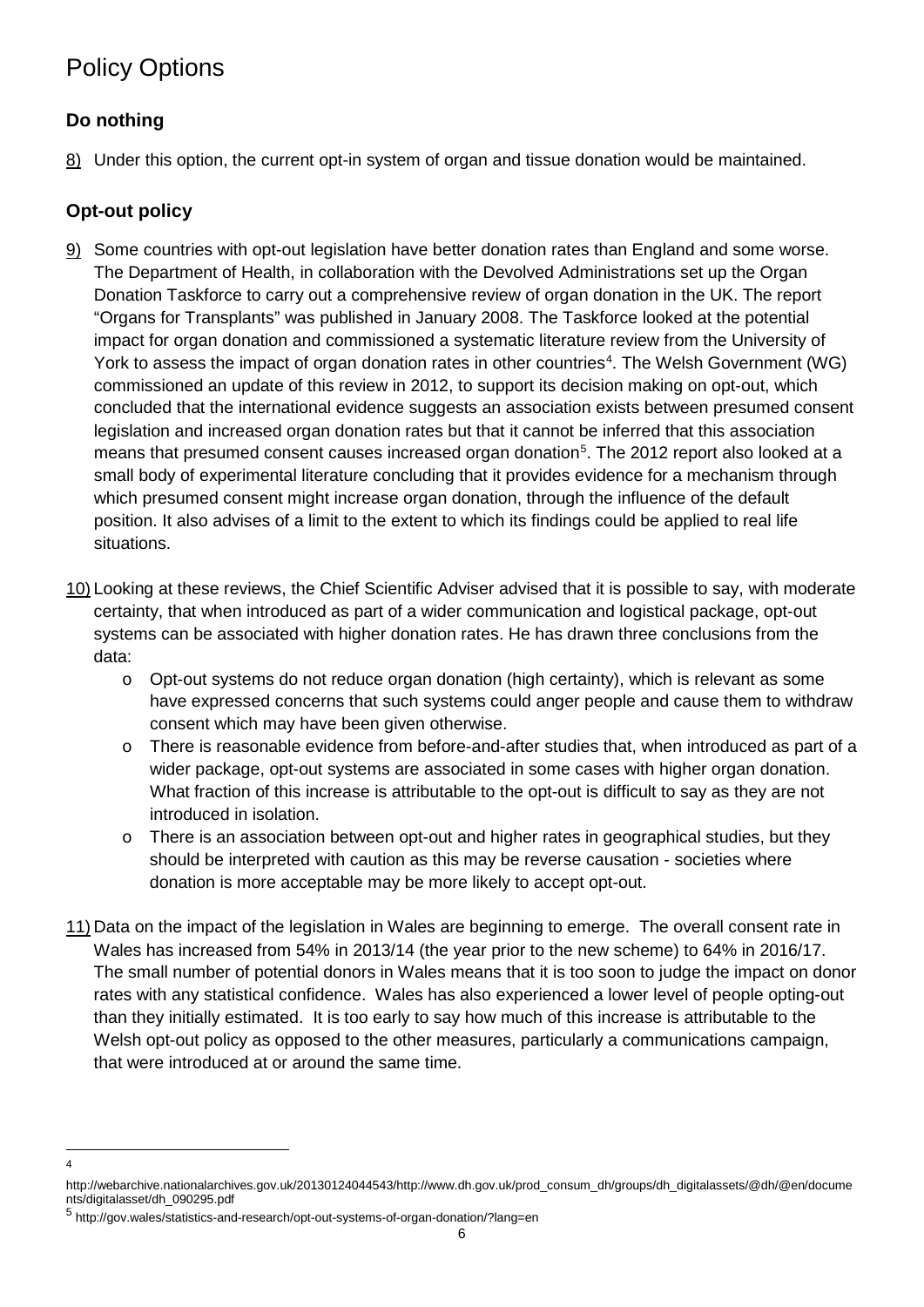- 12) The Government has consulted on moving from an opt-in system of organ and tissue donation to an opt-out system in England. The consultation asked people to express their views on how such a system should be implemented. In particular, it considered how the issue of consent should change and be managed within the NHS, the role of technology in helping people to make their preferences known and how 'opt-out' could work in practice, including safeguards and the role of the family.
- 13) Introducing an opt-out system would require primary legislation to change the law on consent as set out in the Human Tissue Act 2004. This is the same legislation that used to apply in Wales before it changed to an opt-out system. Opt-out systems differ in their detail depending on how prescriptive they are and the degree to which families are consulted in decision making. The consultation sought views on different potential options.
- 14) In light of responses to the consultation, the Government has proposed that the legislation in England contains the same provisions as in the Welsh law, whereby:
	- a) people can still register consent to donation by adding their name to the ODR
	- b) those who do not will be presumed to have consented unless they have expressly opted-out (e.g. on the ODR)
	- c) there will be some exemptions to this presumption:
		- i) if the family can provide information to show that the deceased was opposed to giving consent
		- ii)for those who have not been ordinarily resident in England for 12 months
		- iii) for those under age 18
		- iv) for adults without the capacity to understand the effect of the changes

## Lessons from the public consultation

- 15) Although the consultation attracted approximately 17,000 responses, very few of them addressed the analysis in the consultation IA. Alongside the consultation, we held discussions with both NHSE and NHSBT. Several new insights led to changes in our analysis:
	- a) We gathered new information on the length of post-transplant survival. From this we generated new survival curves for use in our cost effectiveness analysis. The main effect was to reduce the median survival time post kidney transplant. Because kidney transplants are the most numerous type of transplant and are estimated to be cost saving to the NHS, they are the key driver of our cost benefit conclusions. The overall effect of changing all the median survival times was to reduce the NPV by about 1%.
	- b) In discussions with NHSE, we concluded that there are significant pressure points in the NHS's current transplant capacity, particularly around theatre access, surgical rotas and donor characterisation lab services. Whether new investment would be required as a direct result of adopting the opt-out policy is a moot point (through existing policies, there are already plans to increase capacity). Nevertheless, NHSE concluded that the way we had estimated transplant costs already allowed for the possibility of additional capacity investment, and hence our analysis did not need to change.
	- c) NHSBT reassessed its costs. In particular it reduced its estimates of the additional funds it would require to run its communications campaigns. Of special significance to our analysis was NHSBT's decision that it could fund its on-going opt-out communications as part of its "business as usual" communications, and would not have to curtail any of its other activities. This removed a significant annual expenditure from our analysis and hence significantly improved the policy's Net Present Value. It also substantially reduced the estimated improvement in consent rate that would be required for the policy's benefits to equal its costs – the consultation IA estimated that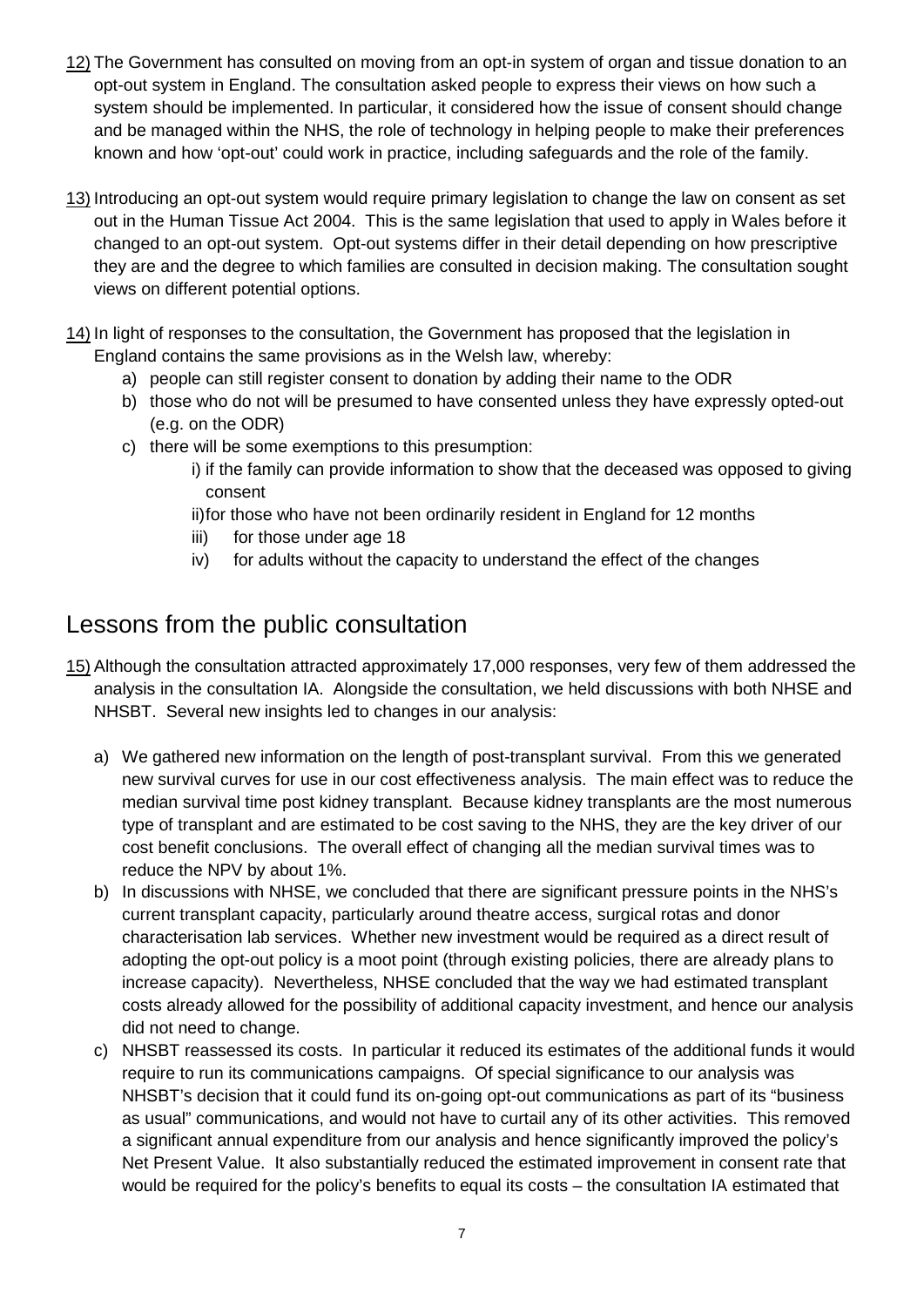the break-even point would be reached with a 1.5 percentage point increase in consent rate, whereas we now estimate that the required increase is 0.6 percentage points.

# Costs and Benefits of Policy

- 16) The costs and benefits of moving to an opt-out system of organ and tissue donation are compared to those that would be accrued if the current opt-in system was maintained – the counterfactual. To do this the total ongoing resource use and health state for individuals who receive an organ transplant and those still on the transplant waiting lists under the proposed policy is compared to that in the counterfactual.
- 17) For the purposes of modelling the costs and benefits, it has been assumed that England will adopt the same opt-out system of organ and tissue donations as has been implemented in Wales.
- 18) Based on the experience in Wales, which included a long lead in time and an extensive communications campaign to alert people to the change in law and how to opt-out, the new system is modelled based on a three year introductory period:
	- o Year 1: Initial communications, and legislation;
	- o Year 2: Preparation of the new opt-out system and further communications;
	- o Year 3: Launch of the new system (at the start of the year) alongside continuing high level communications;
	- o Year 4 (onwards): Ongoing maintenance of system.

#### **Transition costs**

- 19) Moving to an opt-out system of organ and tissue donation will require significant initial costs covering communications and the infrastructure associated with the organ donor register (ODR). The cost estimates provided here are subject to change. However, they represent a very small fraction of the overall costs assessed in this IA. We have therefore concluded that any feasible revisions of the communications and ODR costs would have no impact on our overall conclusions about value for money.
- 20) Following the change in Wales, the capability already exists for the ODR to record opt-out registrations. However, according to NHSBT, the current ODR service is not capable of safely handling the high volumes associated with changes in England. Instead, NHSBT proposes to reengineer the process to create a digital "self-service" system. NHSBT has estimated a cost of £5.8m (subject to revision) to absorb the increase in opt-out confirmation and validation tasks, enquiries to the National Call Centre, and potential ODR system changes.
- 21) To inform the public about the change to the organ and tissue donation system a communications campaign will be required. The introduction of the opt-out system in Wales was supported by an extensive campaign, with ongoing communications as people reach the age of 18 when the law will affect them. NHSBT has provided an initial assessment of the campaign recommended to support any change in England to raise public awareness and maximise the potential for a cultural shift in behaviour and attitudes. The estimated budget is £18m (subject to revision) over a four year period.
- 22) Note that in the Consultation IA, we reported that NHSBT assessed that it would need an additional £5 million to cover the costs of on-going communications campaigns. NHSBT has recently reassessed this requirement and no longer believes that this additional funding would be required.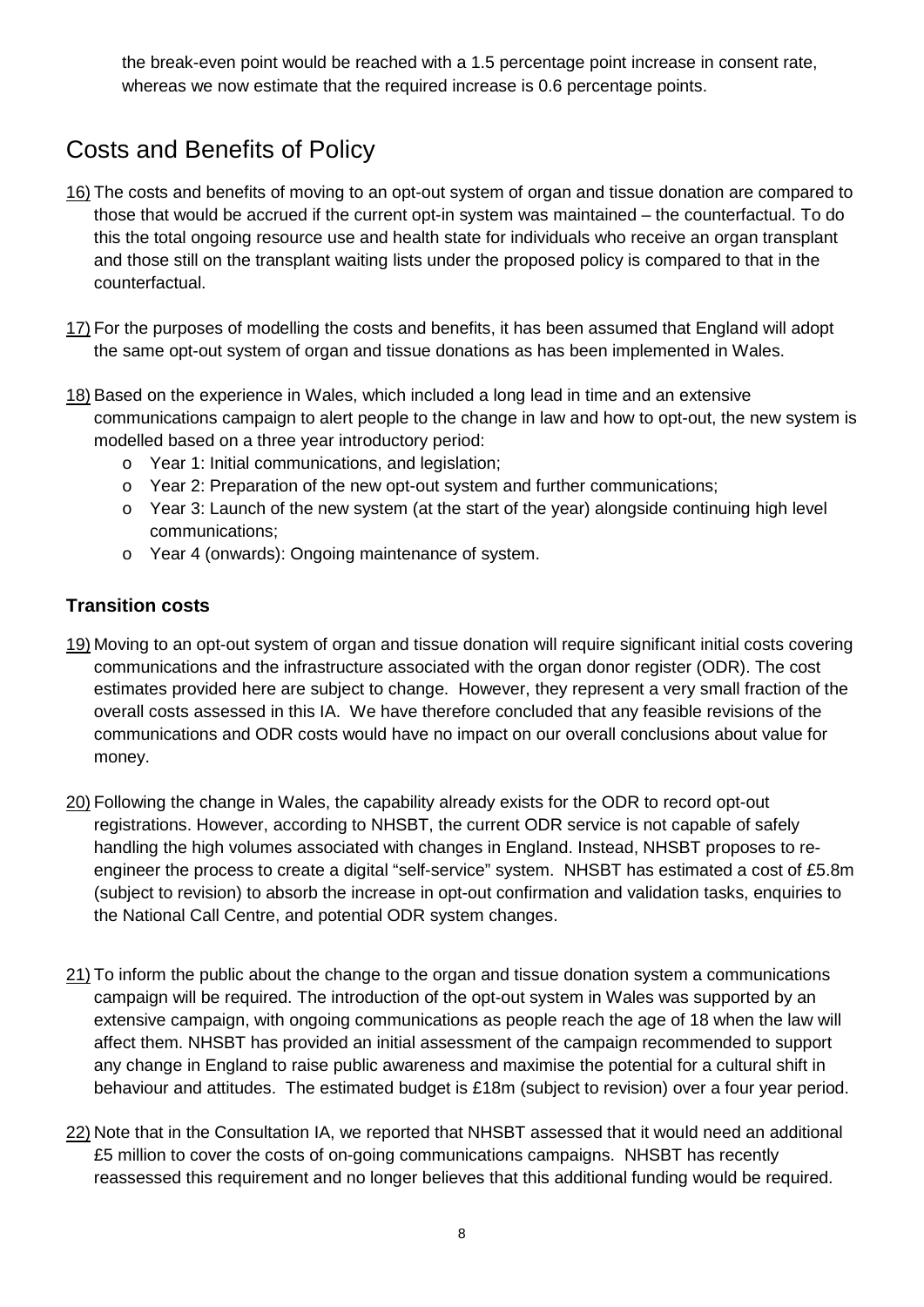Instead it would fund its on-going opt-out communications as part of its "business as usual" communications, and would not have to curtail any of its other activities.

23) There may be further additional costs as the health system moves to new technologies in the future to improve the overall system of organ donation. Such costs would be for example perfusion costs currently estimated at £7m per annum. However, these costs are not addressed in this impact assessment which considers the impact of deemed consent in isolation. Perfusion costs and other new technologies in the future will the subject of further investigation and analysis to demonstrate their own inherent value for money within the overall strategy for organ donation.

## **Variable costs and benefits**

## *Types of transplant*

- 24) There are three types of donor involved in organ and tissue donation: donor after cardiac death (DCD); donor after brain death (DBD); and living donors. Deceased donors are able to donate one or more of: kidneys, heart, liver, lungs, pancreas, small bowel, corneas, and tissue (heart valves, skin, bone, tendons, and eyes). Living donors can donate: one kidney, some of their liver, and tissue (bone and amniotic membrane).
- 25) For this analysis only deceased donors have been considered although the policy may impact the number of living donors (see risks below).
- 26) Of the organs that can be transplanted we have only considered single-organ kidney, heart, liver, and lung transplants as these make up 94% of all organs transplanted $6$  and account for the majority of resource use.
- 27) While potential donors can register to donate tissues as well as organs, the tissue donation process, with the exception of heart valves, is separate from that of organs with the potential pool of tissue donors being much wider and tissue retrieval occurring on different timescales. NHSBT have advised us that while an increase in donors will benefit the tissue services any impact will be much lower than that for organs and so we have not included tissues in the analysis.

## *Number of additional organs*

 $\overline{a}$ 

- 28) The number of additional donors under an opt-out system of organ and tissue donation has been calculated based on a model produced by NHSBT. The annual number of donors is given as the product of: the number of deceased individuals who could potentially donate; the rate at which these individuals are approached to request donation; the rate of consent to donation; and the proportion of these authorised donors that go on to become actual donors.
- 29) In our analysis we have assumed that:
	- o the number of potential donors remains unchanged over time at 1,214 DBD and 3,611 DCD;
	- $\circ$  the rate at which potential donors are approached remains unchanged over time at 91.8% for DBD and 42.2% for DCD;
	- o the proportion of authorised donors (those that have given consent) that go on to become actual donors remains unchanged as 88.8% DBD and 53.4% for DCD;
	- o the relative distribution of the demographics (age, sex, ethnicity, etc) in the donor population do not change over time; and
	- o the relative proportion of potential DBD to DCD donors remains unchanged for any change in consent rate.

<span id="page-8-0"></span><sup>&</sup>lt;sup>6</sup> Organ Donation and Transplantation Activity Data: ENGLAND available from [https://www.organdonation.nhs.uk/supporting-my](https://www.organdonation.nhs.uk/supporting-my-decision/statistics-about-organ-donation/)[decision/statistics-about-organ-donation/](https://www.organdonation.nhs.uk/supporting-my-decision/statistics-about-organ-donation/)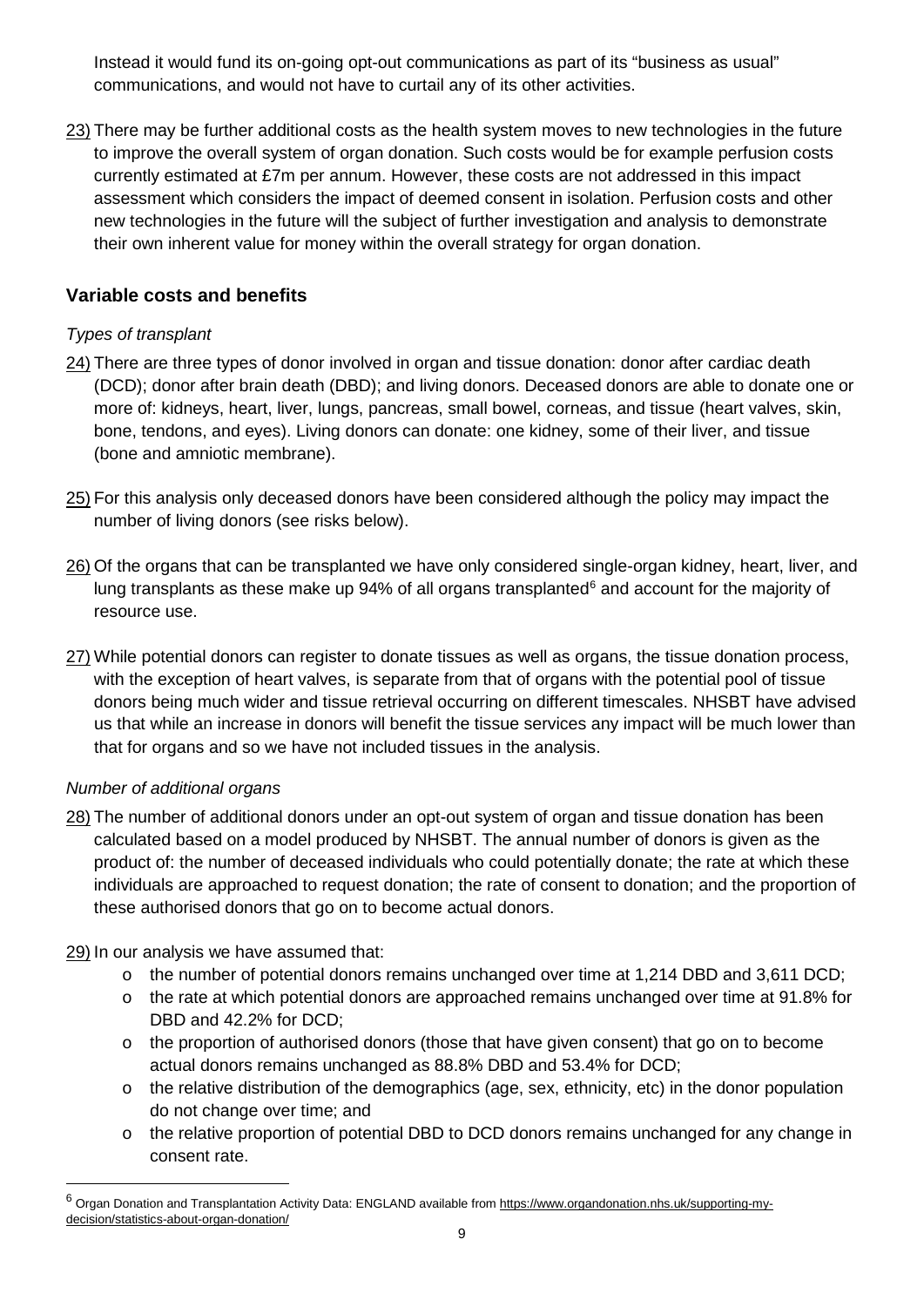- 30) As discussed in paragraph 10, the view of DHSC's Chief Scientific Adviser's (see paragraph 10) is that we can be moderately certain that, when introduced as part of a wider package, opt-out systems can lead to higher organ donation. However, there is currently little evidence to assess what might be a plausible extent of any increase in England. In our analysis we have therefore presented a range of possibilities. To estimate the number of additional donors under an opt-out system we consider three scenarios for the overall consent rate (combining DCD and DBD rates) based on parameters suggested by  $\mathsf{NHSBT}^7$  $\mathsf{NHSBT}^7$ :
	- $\circ$  Central estimate, in which the overall consent rate increases from the 2016/17 value of 63% to 70%;
	- o Lower estimate, in which the overall consent rate remains unchanged; and
	- o Upper estimate, in which the overall consent rate increases to 76% in line with the percentage increase seen so far in Wales $^8$  $^8$ .
- 31) Applying these rates gives the following estimated change in number of donors if we move from an opt-in to opt-out system of organ and tissue donation:

| <b>Scenario</b>  | <b>Consent rate</b> | <b>Additional</b><br>donors per<br>vear | % Change |
|------------------|---------------------|-----------------------------------------|----------|
| Lower estimate   | 63%                 |                                         | 0%       |
| Central estimate | 70%                 | 100                                     | 9%       |
| Upper estimate   | 76%                 | 208                                     | 18%      |

#### *Impact of additional donors*

- 32) Any additional deceased organ donors are likely to have a significant impact on the English health system in terms of:
	- o Increased transplantation costs for kidney, liver, heart, and lung;
	- $\circ$  Increased maintenance therapy costs following these transplantations over the lifetime of the transplanted individuals;
	- o Savings due to reduced renal dialysis and other medical management costs of transplanted individuals;
	- o Savings due to the cumulative reduction in the size of the transplant waiting list meaning fewer individuals will be waiting for transplants each year; and
	- o An increase in life expectancy and a better quality of life for transplanted individuals.
- 33) To estimate the costs and benefits that any additional deceased donors would provide, the number of transplants that would arise due to these donors needs to be calculated. Based on 2016/17 transplant activity data for England<sup>[9](#page-9-2)</sup> there were 1,877 kidney, 764 liver, 163 heart, and 150 lung transplants<sup>10</sup>. While organs can be imported from overseas the annual numbers are relatively small and so have been ignored in this analysis<sup>11</sup>. The number of additional transplants is then calculated

<span id="page-9-0"></span> $<sup>7</sup>$  In the consultation IA we reported different figures to those that now appear in the table. We based our original figures on calculations we</sup> performed using NHSBT figures. Our estimates differed from those produced by NHSBT. We subsequently discovered from NHSBT that inconsistencies in the data sources used by NHSBT mean that the 2016/17 donor numbers can't be calculated from the reported consent rates. For the sake of consistency, we have adopted NHSBT's estimates, although this required us to use an implied 2016/17 consent rate of 64% in our analysis.

<span id="page-9-1"></span> $8$  The change in Wales has not yet been proven to be statistically significant. The small numbers involved in the Welsh experience means that there is significant year to year random variation in consent rates. The lack of statistical significance does not mean that an increase due to the opt-out policy has not taken place.

<span id="page-9-2"></span> $9$  See 6

<span id="page-9-3"></span> $10$  These numbers are for recipients on the English transplant waiting list and with postcodes resident in England, Channel Island and Isle of Man

<span id="page-9-4"></span><sup>&</sup>lt;sup>11</sup> See Appendix of "Organ Donation and Transplantation: Annual activity report" available fro[m https://www.odt.nhs.uk/statistics-and](https://www.odt.nhs.uk/statistics-and-reports/annual-activity-report/)[reports/annual-activity-report/](https://www.odt.nhs.uk/statistics-and-reports/annual-activity-report/)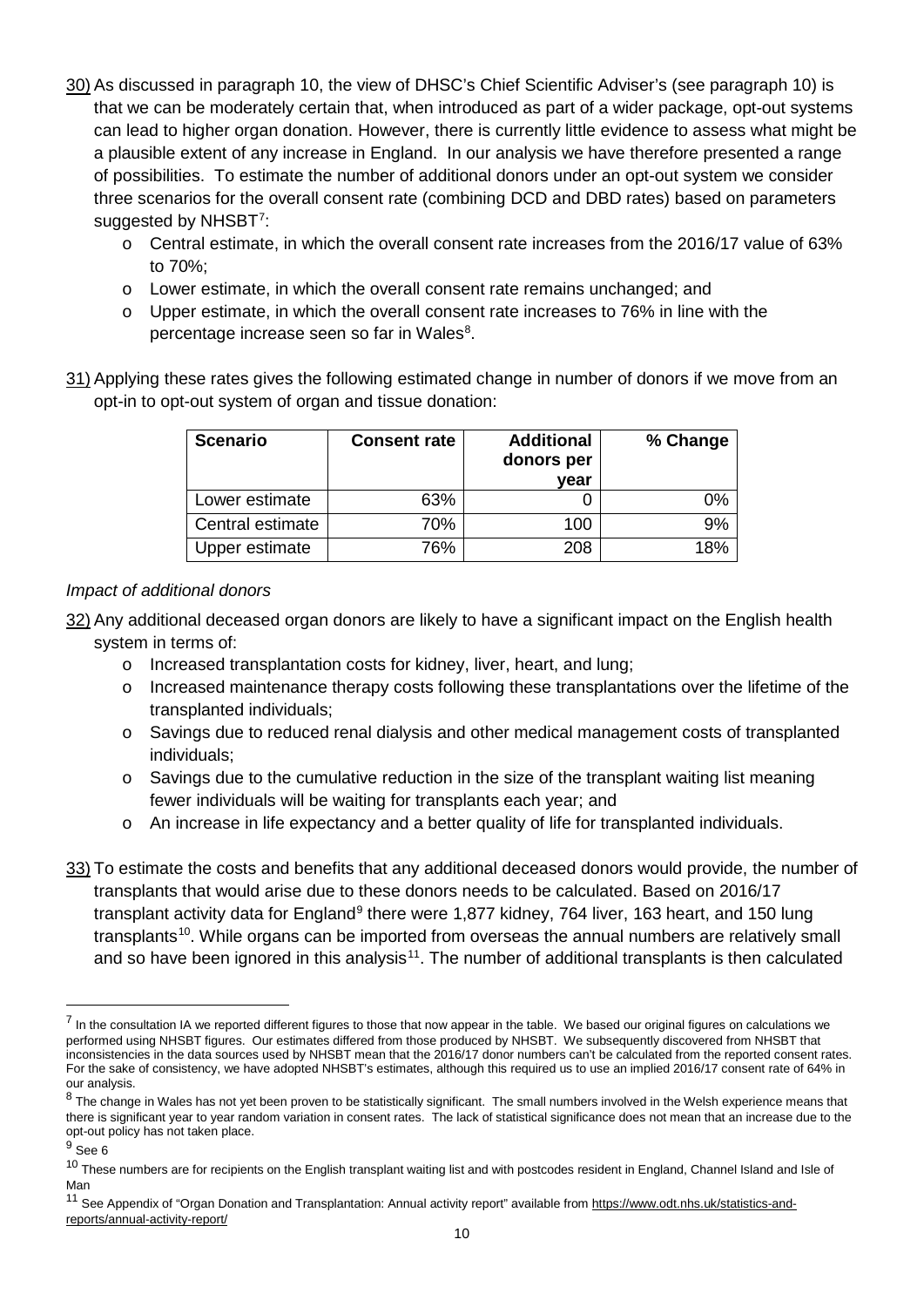by scaling the annual number of transplants by the estimated increase in the number of deceased donors.

34) Based on these values we would expect the following number of additional transplants under each scenario:

| <b>Scenario</b>  | No. of additional transplants per year |       |       |      |       |  |  |
|------------------|----------------------------------------|-------|-------|------|-------|--|--|
|                  | Kidney                                 | Liver | Heart | Lung | Total |  |  |
| Lower estimate   |                                        |       |       |      |       |  |  |
| Central estimate | 161                                    | 66    | 14    | 13   | 254   |  |  |
| Upper estimate   | 335                                    | 137   | 29    | 27   | 528   |  |  |

#### *Methodology*

- 35) To model the impact of these additional transplants each year we have assumed that they are transplanted to individuals on the relevant transplant waiting lists. This means that not only will more individuals get organ transplants in any given year but also the size of the waiting lists will decrease leading to shorter waiting times for all the individuals still on the list and those joining in the future.
- 36) It has been assumed that individuals on the waiting lists are equally likely to match with any additional organs and that organs are only transplanted if there is a matched recipient (i.e. if there are no individuals left on the waiting list then no further transplants are carried out).
- 37) To model the number of transplanted individuals and the size of the transplant waiting lists each year we have made the following assumptions:
	- a) the number of new registrants to the waiting list each year remains unchanged over time;
	- b) the annual number of living donors remains unchanged over time (including for any change in deceased donor consent rate); and
	- c) the rate at which individuals either die while on the waiting list or are removed from the list remains unchanged over time.
- 38) The governing equations for the number of transplanted individuals and the size of the transplant waiting lists can be seen in appendix 1. Using these equations we are able to calculate the annual numbers under both the counterfactual and with any additional transplants following a change in policy to an opt-out system of organ and tissue donation.
- 39) Transplanted individuals are modelled over a maximum lifetime of 50 years and a time horizon of 100 years used to calculate total costs and benefits (as it is only at this point that the difference between the counterfactual and proposed policy reaches a steady state).

#### *Costs and benefits of additional transplants*

- 40) To calculate the costs and benefits that any additional transplants would accrue, data on the costs, survival times and mean age of transplant, and health utility of individuals who have been transplanted and those still on the transplant waiting list were sourced from the literature and NHS reference costs. Details of the values used, as well as the values used for modelling the waiting lists, and their sources can be seen in appendix 2.
- 41) For the cohort of individuals on the transplant waiting list it is assumed that the health state and annual cost of medical management remains constant each year until they are either transplanted or removed from the list (due to death or any other reason).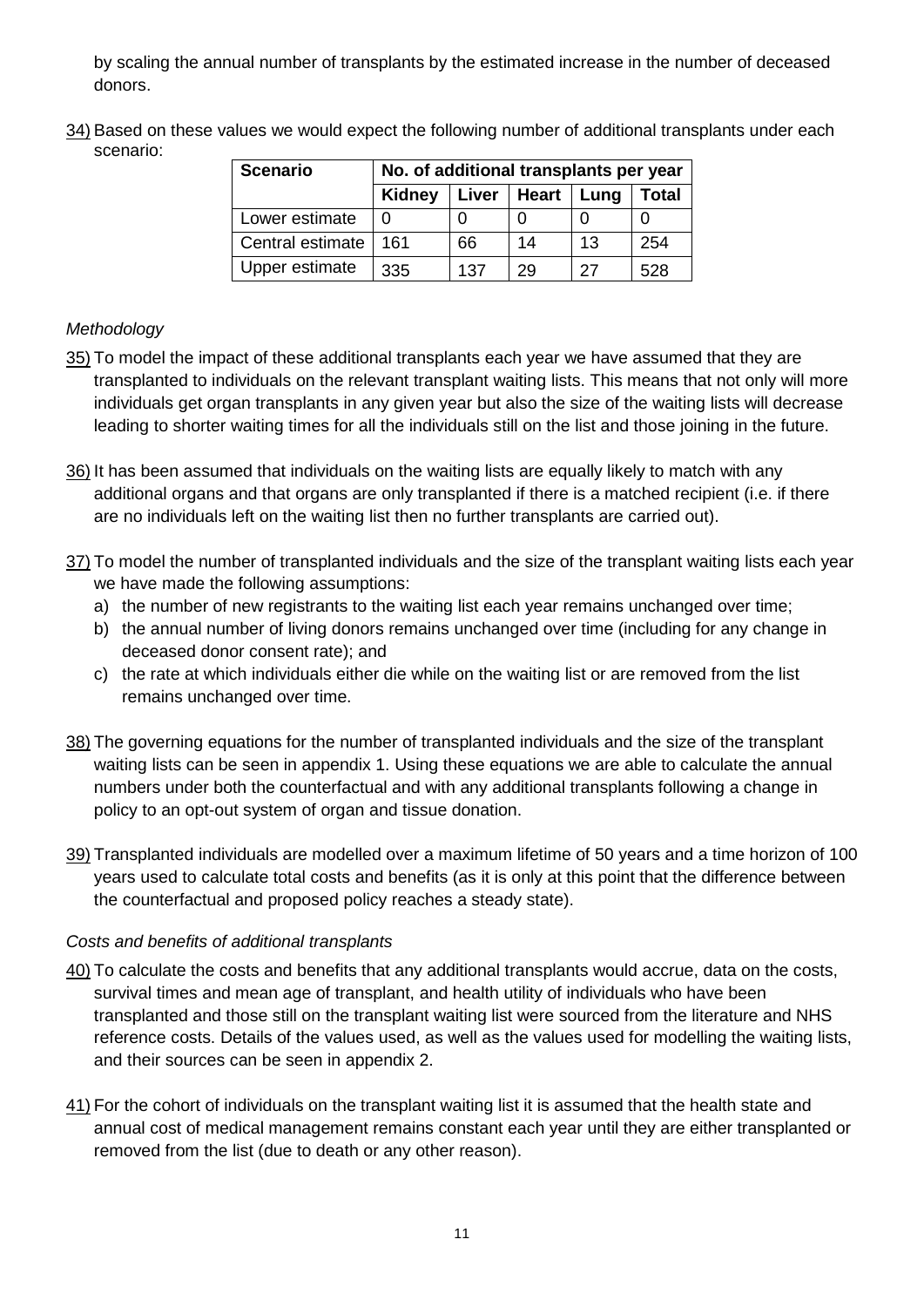- 42) For the transplanted cohort there is a one-off transplantation cost followed by annual maintenance therapy each year. It is assumed that immediately following transplantation the individual's health state will increase and then remain constant. To account for the higher resource usage in the first year following transplantation, the maintenance therapy is split into two parts: the first year following transplantation; and the second and all subsequent years.
- 43) By using Healthcare Resource Group (HRG) codes for transplants any additional costs associated with medical complications during organ transplantation are included.
- 44) The number of transplanted individuals who either die or experience organ failure each year is modelled using the exponential rate derived from the associated median survival time and the population death rate extrapolated from the mean age of transplant - whichever is greater.
- 45) Due to the lack of other robust data, the maintenance therapy costs following a transplant for all types of transplanted organ are assumed to be the same as for kidney and the annual medical management costs following a heart transplant are assumed to be the same as for a liver transplant.
- 46) Costs and benefits (QALY gains) due to the proposed policy are calculated using the difference in the number of transplanted individuals and those still on the waiting list under the modelled additional transplants and the counterfactual and multiplying this by the average resource use and health utility.
- 47) In addition to the health system costs associated with the transplanted individual and those on the waiting lists there are also costs incurred by NHSBT in managing the donation process (such as extracting the organs from the deceased donors and obtaining consent from the deceased's family). These costs are set at £44,210 per additional deceased donor<sup>12</sup>.

### *Organ failure and pre-emptive transplants*

- 48) Once an individual has been transplanted there is a chance that the transplanted organ will fail due to rejection. As acute transplant rejection rarely leads to failure, only organ failure due to chronic rejection is considered here. In the model, the rate of organ failure following transplantation is accounted for by the "survival" probabilities of the transplant recipients.
- 49) Due to its slow progression and the high level of medical monitoring of transplanted individuals, it is assumed that any chronic rejection will be picked up before catastrophic failure occurs. Individuals diagnosed as suffering chronic rejection will then re-join the relevant transplant waiting list and have their treatment adjusted accordingly. In the model, the re-joining of the waiting list of such individuals is accounted for in the annual number of new registrants.
- 50) Pre-emptive kidney transplants (those performed while an individual's kidneys are still functional and prior to starting dialysis) are not considered in the analysis as in the majority of cases the donated kidney comes from a living donor.

#### *Omitted costs and benefits*

51) Because of a lack of data, primary care and indirect costs to the health system (such as increased length of stay or infections) have been excluded from the analysis. It is assumed that as transplanted individuals are comparatively healthier such costs will be lower than if they remained on the waiting lists and that this will offset any increased resource usage due to greater life-expectancy. This is a simplification and should be kept in mind when interpreting the outputs of this model.

<span id="page-11-0"></span><sup>12</sup> Cost provided by NHSBT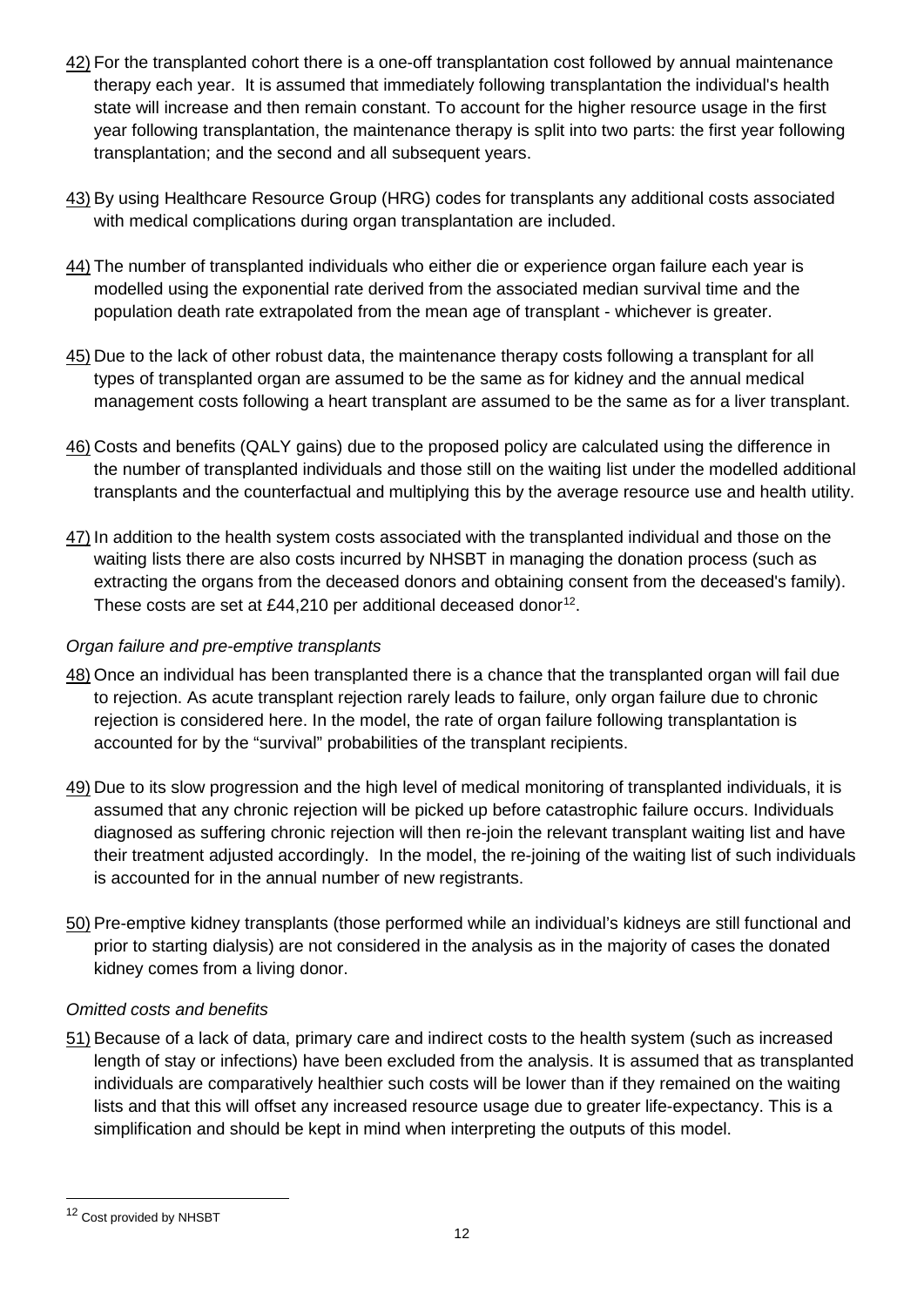- 52) Any potential increased health system costs associated with the death of an individual (either transplanted or on the waiting list) have also been omitted from the analysis. It is assumed that as transplant recipients live longer on average than those on the waiting lists any costs will occur further into the future and so have a lower present value making increased transplantation more costeffective.
- 53) For this Final IA we have examined wider impacts to society as a whole (for example transplanted individuals being able to return to work). These wider impacts can either add to societal welfare through increased production of goods and services (both paid and unpaid) or reduce societal welfare through increased consumption of such things as formal and informal care, private goods and government provided services. We examined the likely balance between additional production and consumption (both as a result of health gains associated with transplantation and as a result of the foregone health gains from redirecting expenditure to transplantation from alternative health interventions). We concluded that the overall effect was too ambiguous to estimate with any confidence and hence we have not included wider societal impact estimates in this final IA.

#### *Steady state result*

 $54$ ) The steady state difference<sup>[13](#page-12-0)</sup> in costs and QALY gains for each type of transplant under the central estimate and the associated value and opportunity cost to the English health system can then be calculated. The cost incurred by NHSBT has been apportioned equally across each transplanted organ while the ongoing fixed costs have been excluded. All values are in year and so undiscounted with negative figures in red:

| <b>Transplant type</b> | Cost (£k)<br>[a] | <b>QALY</b> gain<br>[b] | <b>Opportunity cost</b><br>(£k)<br>$[c = a * E60k / E15k]$ | <b>Net Value</b><br>(£k)<br>$[b * £60k - c]$ |
|------------------------|------------------|-------------------------|------------------------------------------------------------|----------------------------------------------|
| Kidney                 | $-E12,253$       | 1,334                   | $-E49,011$                                                 | £129,031                                     |
| Liver                  | £11,305          | 837                     | £45,222                                                    | £5,004                                       |
| Heart                  | £2,601           | 170                     | £10,404                                                    | $-E221$                                      |
| Lung                   | £1,017           | 62                      | £4,067                                                     | $-E357$                                      |
| Total*                 | £2,670           | 2,402                   | £10,681                                                    | £133,456                                     |

\*May not sum due to rounding

- 55) As can be seen, all additional organ transplants provide QALY gains to the health system under the steady state. For the additional heart, lung, and to a lesser extent liver transplants the proportion of the total net value they represent is small and given the inherent uncertainty in the model it would be difficult to say whether these types of transplants are cost-effective or not if considered in isolation. The kidney transplants, however, provide extremely high net value as not only do they give a large QALY gain but are also cost saving and represent 97% of the total value given by the additional deceased donors each year.
- 56) This gives a steady state cost of £2.7m that generates £144.1m worth of value and represents a £10.7m opportunity cost giving a net value of £133.5m.

#### *Cost structure*

57) While the steady state costs are illustrative of the final value of the proposed policy they ignore the complicated cost structure that occurs following implementation. A graph of this structure can be seen below:

<span id="page-12-0"></span><sup>&</sup>lt;sup>13</sup> The difference in in-year costs and QALY gains accrued once the proposed policy has been in place for 100 years compared to the counterfactual.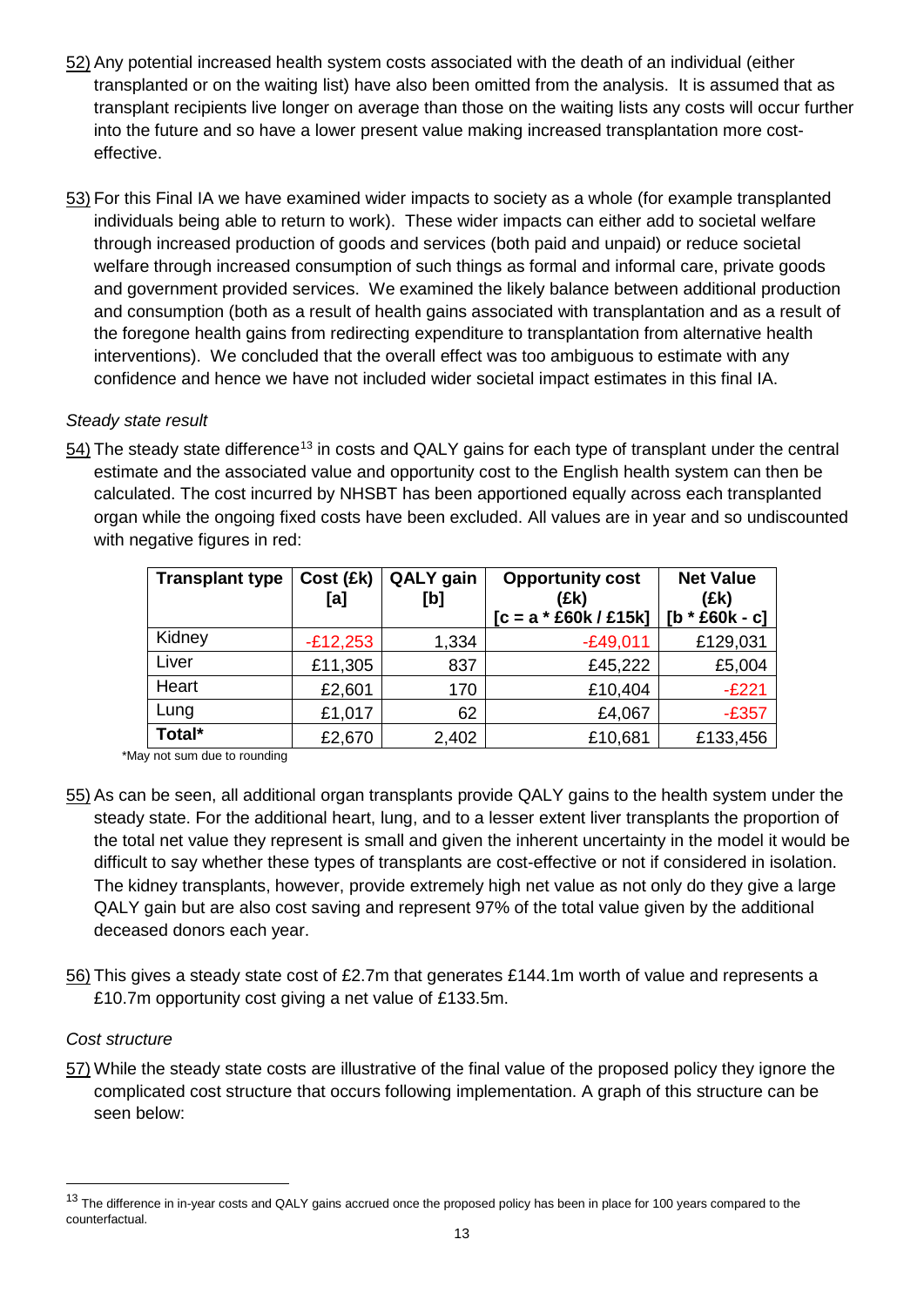

58) The initial peak of £15.9m at 3 years occurs as the proposed policy comes into effect and there are 254 additional transplants. Between 3 years and 13 years the annual cost falls as the rate at which the waiting lists decrease (producing savings) is greater than the rate at which the number of transplanted individuals increase (incurring costs). This leads to a cost saving of £5.5m per year in years 15 and 16. After 13 years the waiting lists start to stabilise and so the rate of increase in costs due to the additional transplanted individuals becomes dominant. This continues until the in-year costs reach a maximum of £3.0m after 50 years before reverting to the steady state cost of £2.7m when the costs due to transplanted individuals reach equilibrium (the number of transplanted individuals lost each year equals the number of annual transplants).

#### *Health system costs per additional donor*

- 59) The table below provides estimates of the NHS and NHSBT direct costs associated with each additional donor. The estimates include the NHSBT costs of retrieving organs from the donor, and the NHS costs of a) transplantation, b) costs of organ recipient medical maintenance post-transplant, and c) cost savings from not having to medically maintain patients on the transplantation waiting lists. Future costs have been discounted at 1.5%.
- 60) Note that these costs do not include indirect costs that arise because of waiting list effects. Each additional donor reduces the time that all patients on the waiting lists have to wait to undergo transplantation. This brings forward transplantations and hence also their associated costs and cost savings. The size of this indirect effect is small compared with the direct costs.

|                | <b>NHSBT</b><br>organ | <b>NHSE</b>                   |            |            |            | <b>NHSE Maintenance</b> |            |                 |              |
|----------------|-----------------------|-------------------------------|------------|------------|------------|-------------------------|------------|-----------------|--------------|
|                | retrieval<br>(Year 1) | <b>Transplant</b><br>(Year 1) | Year 1     | Year 2     | Year 3     | Year 4                  | Year 5     | Years 6 -<br>50 | <b>Total</b> |
| Costs          | £44,000               | £51,000                       | £19,000    | £31,000    | £24,000    | £22,000                 | £21,000    | £281,000        | £493,000     |
| <b>Savings</b> | £0                    | £0                            | £67,000    | £55,000    | £46,000    | £39,000                 | £33,000    | £248,000        | £487,000     |
| <b>Total</b>   |                       |                               |            |            |            |                         |            |                 |              |
| costs          | £44,000               | £51,000                       | $-£48,000$ | $-E24,000$ | $-E22.000$ | $-£17,000$              | $-E13.000$ | £34,000         | £6,000       |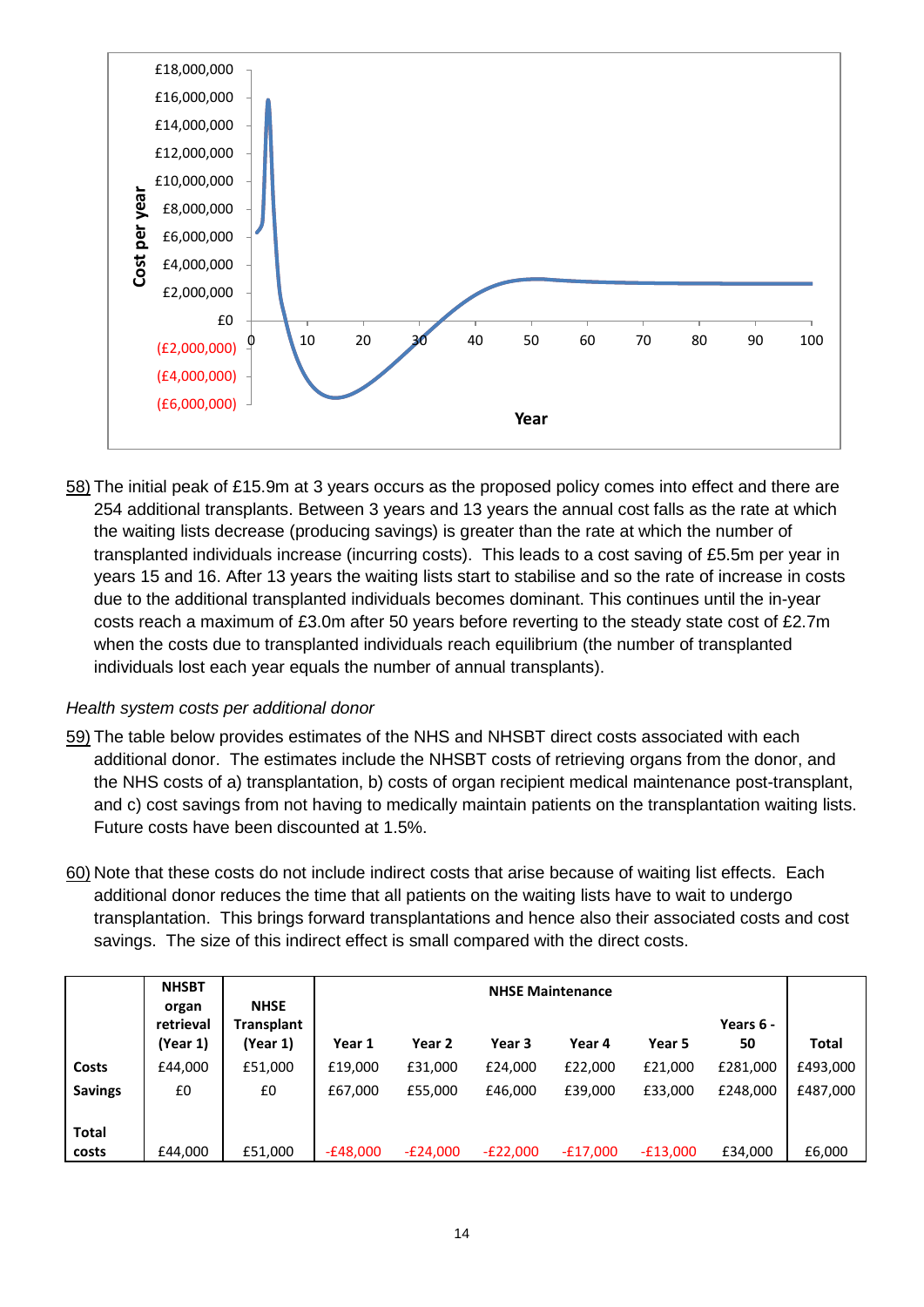61) The table indicates that in the year of transplantation, there is a net cost to the health system of £47,000 (£44,000 NHSBT organ retrieval costs + £51,000 NHSE transplant cost + £19,000 NHSE transplanted patient maintenance cost – £67,000 NHSE cost saving from no longer maintaining transplanted patients on the waiting list). In years two to five after transplantation, the NHS benefits from a net cost saving in each year. In aggregate, over fifty years (which is approximately the maximum potential lifespan of an organ recipient post-transplant), the health system bears a net discounted cost of £6,000. This estimate is sensitive to the choice of discount rate. Using a 3.5% discount rate, the analysis suggests that the health system benefits from a net cost saving of £13,000 over the fifty year period.

## *Net Present Value*

62) Using a discount factor of 1.5% and a time horizon of 100 years gives the following discounted benefits (discounted QALY gain \* £60k), discounted opportunity cost (discounted costs \* £60k / £15k), and NPV for moving to the proposed opt-out system of organ and tissue donation in England:

| <b>Scenario</b>  | <b>Consent rate</b> | <b>Discounted</b><br><b>benefits</b><br>(£m) | <b>Discounted</b><br>opportunity cost<br>(£m) | <b>NPV</b><br>$(\text{Em})$ |
|------------------|---------------------|----------------------------------------------|-----------------------------------------------|-----------------------------|
| Lower estimate   | 63%14               |                                              | 95                                            | -95                         |
| Central estimate | 70%                 | 5,380                                        | 120                                           | 5,260                       |
| Upper estimate   | 76%                 | 11,189                                       | 147                                           | 11,042                      |

63) Our central estimation is that the policy of moving to an opt-out system of organ and tissue donation represents good value for money to the health system if a consent rate of 70% can be achieved. Our upper estimate (consent rate comparable to Spain) has an even greater positive NPV, while our lower estimate (no increase in consent rate or donors) has a negative NPV.

## *Breakeven analysis*

64) Due to the considerable uncertainty around the potential increase in consent rate following implementation of the proposed opt-system a breakeven analysis has been performed to calculate the consent rate required for the estimated societal benefits to equal the estimated societal costs. Implementing the opt-out system will represent value for money if it increases the consent rate by more than 0.6 percentage points. We suggest that this modest increase is plausibly achievable.

## Sensitivity analysis

65) Sensitivity analysis has been performed on all input variables in the model. The baseline values used under the Central estimate are varied across a range of 10% from a minimum value 5% below the baseline to a maximum value 5% above the baseline. The difference in NPV is then calculated between the maximum and minimum inputs. The full results of the sensitivity analysis ordered by the relative impact they have on the modelled NPV can be seen in appendix 3 and some key values are reproduced below:

| Variable                 | <b>Minimum</b><br><b>NPV</b><br>(£m) | <b>Maximum</b><br><b>NPV</b><br>$(\text{Em})$ | Change<br>$(\text{Em})$ | Relative<br>change |
|--------------------------|--------------------------------------|-----------------------------------------------|-------------------------|--------------------|
| Modelled consent rate    | 1,888                                | 8,633                                         | 6,745                   | 64%                |
| Kidney WL: Cost per year | 4,840                                | 5,681                                         | 842                     | 8%                 |
| Annual deceased donors   | 4,993                                | 5,528                                         | 536                     | 5%                 |
| Kidney Tx: Qol           | 5,000                                | 5,520                                         | 520                     | 5%                 |
| Kidney WL: Death/removal | 5,525                                | 5,017                                         | $-508$                  | 5%                 |

<span id="page-14-0"></span> <sup>14</sup> See footnote 12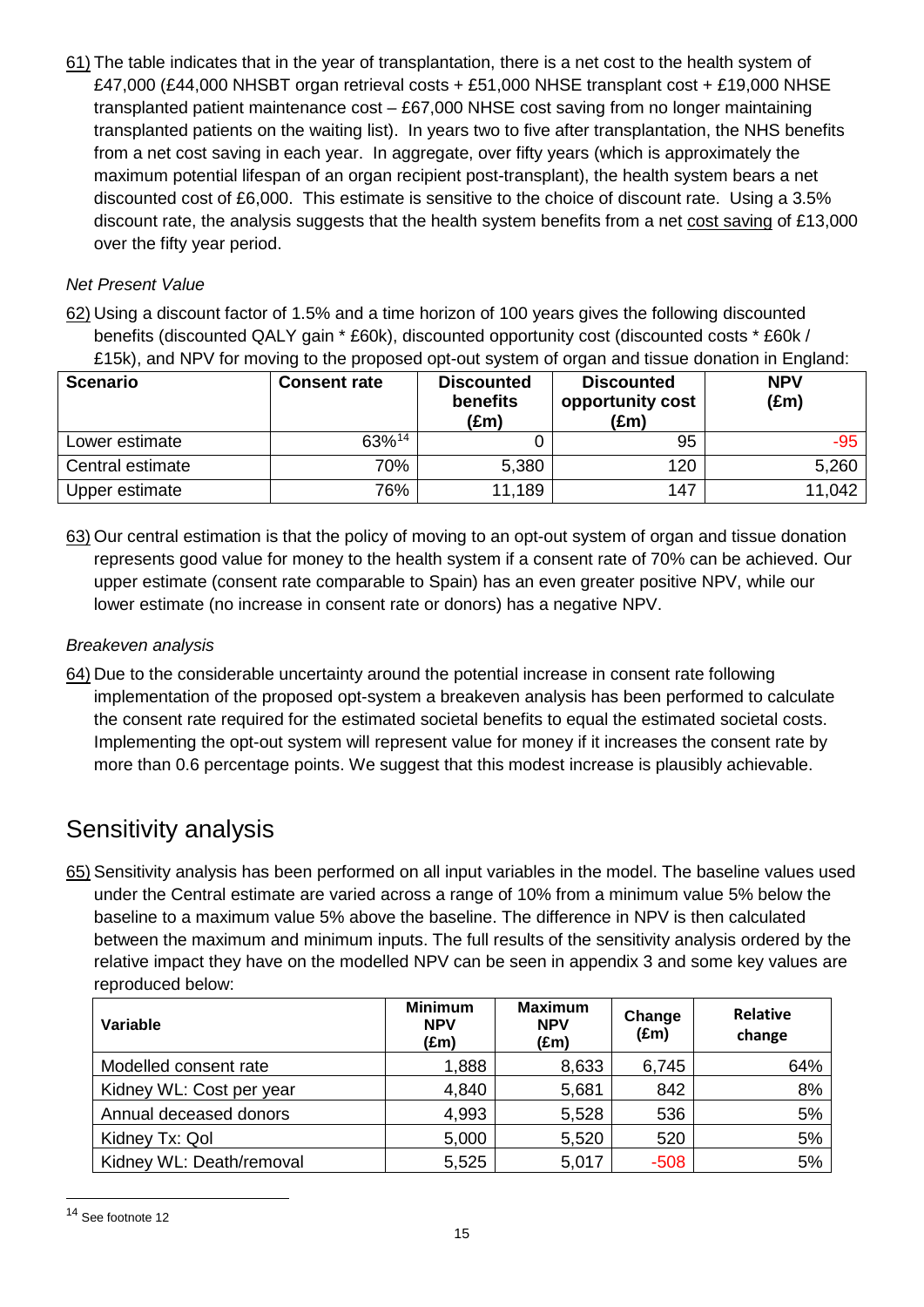| Kidney Tx: Cost of follow up $(y2+)$ | 5,486 | 5,034 | $-452$ | 4%    |
|--------------------------------------|-------|-------|--------|-------|
| Kidney WL: Qol                       | 5,374 | 5,146 | $-228$ | 2%    |
| Liver Tx: Qol                        | 5,155 | 5,365 | 210    | 2%    |
| Liver Tx: Cost of follow up $(y2+)$  | 5,349 | 5,172 | $-177$ | 2%    |
| NHSBT cost per donor                 | 5,305 | 5,215 | $-90$  | 1%    |
| Liver WL: Cost per year              | 5,222 | 5,298 | 76     | 1%    |
| Liver WL: Death/removal              | 5,289 | 5,234 | $-55$  | 1%    |
| Kidney Tx: Cost of transplant        | 5,286 | 5,234 | $-52$  | 0%    |
| Kidney Tx: Cost of follow up (y1)    | 5,285 | 5,236 | -48    | 0%    |
| Heart Tx: Qol                        | 5,240 | 5,281 | 42     | $0\%$ |

Note: WL – Waiting List; Tx – Transplant; Qol – Quality of life (health state)

- 66) The input variable with the greatest impact was the modelled consent rate where a 10% change led to a 64% change in NPV. As the value for the consent rate following implementation of an opt-out system is highly uncertain the NPV value for the best estimate should also be considered uncertain and the range between the lower and upper estimates used in deciding whether to implement the policy.
- 67) The model is also particularly sensitive to the value for the annual number of deceased donors and the parameters used to calculate the costs and benefits of kidney transplants.
- 68) While the annual number of deceased donors does fluctuate annually, it has increased year-on-year for the last 10 years while the consent rate has remained relatively constant. As the annual number of deceased donors is positively correlated, any increase would result in a higher NPV. As the annual number of deceased donors is assumed to be constant, this implies that the modelled best and upper estimates are probably an underestimate of the true value that would be generated by moving to an opt-out system if this year-on-year increase holds.
- 69) The parameters used to calculate the costs and benefits of kidney transplants were taken from the literature or derived from reference costs or empirical data and are considered constant over the lifetime of a transplanted individual. While there may be some uncertainty and/or variability around these values it is unlikely to be very high or biased in a particular direction and so will not significantly change the findings of this analysis. One uncertainty not considered in the model is that as most complications will occur early on following a transplant the first year health utility state will on average be slightly lower than that over the life time of the transplant. We could find no method in the academic literature for correcting for this effect.
- 70) As would be expected, the estimated NPV is more sensitive to the variables associated with modelling the value of kidney and liver donations than those associated with heart or lung transplants as these make up a greater proportion of the value from each donor.
- 71) It should be noted that variables that did not have a significant impact on the NPV include the annual number of new registrants on any of the organ waiting lists and the transition costs.
- 72) The Government proposes to set an ambition to see consent rates increased to 80%. If this can be realised, it would mean about 280 more donors than current levels, which is equivalent to about 700 more organ transplants.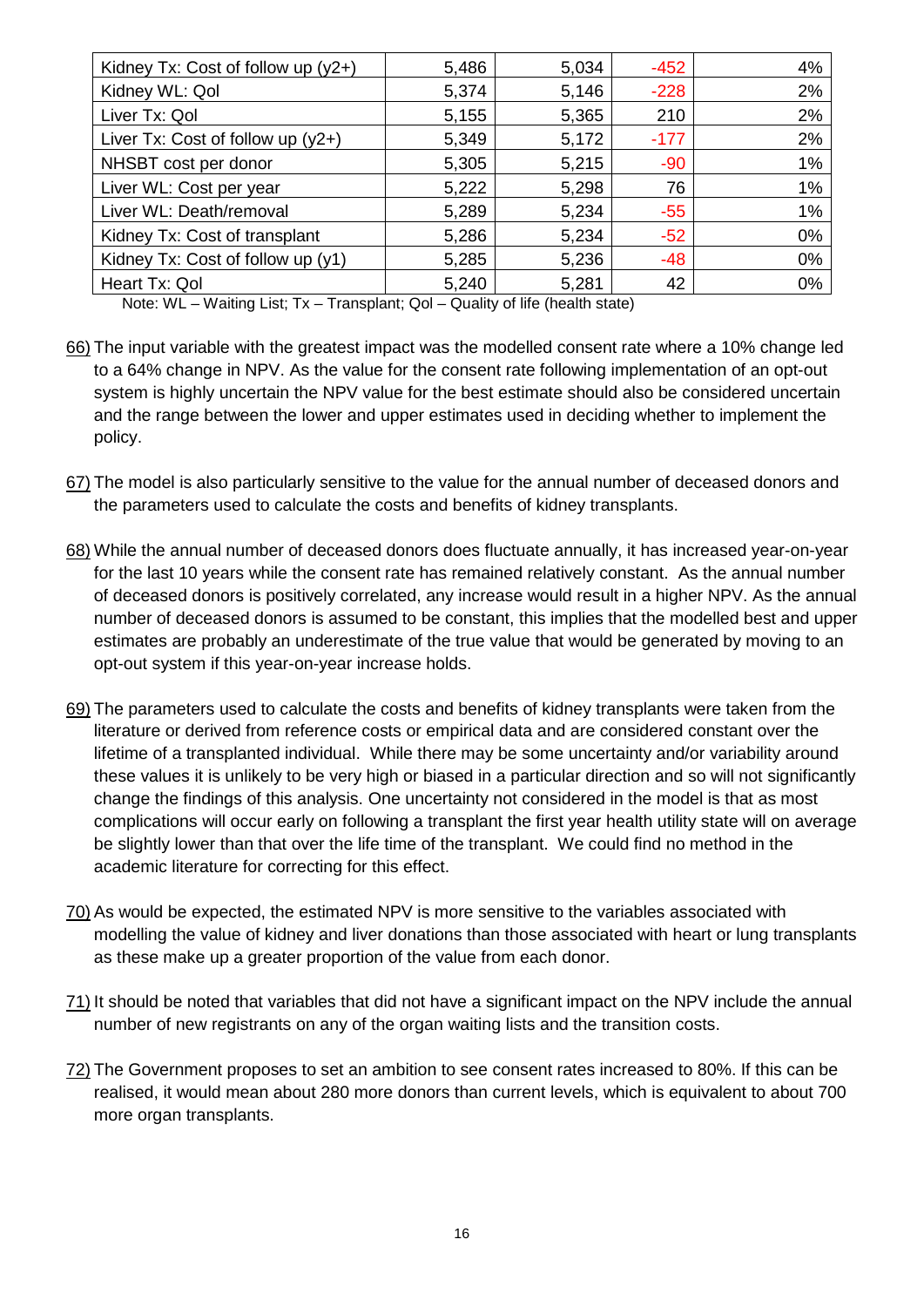# Risks, assumptions and affordability

## *Living donors*

73) The analysis only considers the impact of an opt-out system on the number of deceased donors and does not include any modelling of living donors. As living donors mainly donate kidneys which are extremely valuable and cost saving any decrease in this number could be significant. There is some research that suggests that moving to an opt-out system might depress living donor numbers but the impact is unclear. No new evidence came to light during the consultation.

## *Potential of limited increase*

74) While NHSBT have estimated that moving to an opt-out system of organ donation will increase consent rate and so the number of donors the validity of this estimate is questionable. Several European countries with opt-out systems have lower donor rates than the UK and, while we are still awaiting the full results, initial data from Wales does not support a statistically significant change to their donor rates following a change to an opt-out system. No new evidence came to light during the consultation.

## *Limitation of model*

75) The model used in this analysis is based on one previously developed by DH in 2006 which has been updated and had further alterations made to it in line with a 2011 NICE costing report on organ transplantation. This model is high level and does not consider subtleties around transplant pathways. It is possible that all the cost savings estimated might in reality be offset by some additional costs that have not been modelled. Whilst the underlying data was updated during the consultation, no structural changes to the model were developed.

## *Reputational risk*

76) There is a concern that errors might be made and organs taken from an individual who has optedout. This would cause significant reputational damage. NHSBT:

*"With 23.6 million records on the NHS Organ Donor Register, a very rare error is hard/impossible to definitely prevent. For instance searching records to check that an individual has NOT opted out, this could lead to organs being taken without consent. Even a single instance of this might damage the reputation of organ donation and transplantation built up over many years. It should be noted that this risk already exists as people can already record a refusal but current very few people do. Changing legislation in England will increase this risk."*

## Appendices

## **Appendix 1: Derivation of size of waiting list and number of individuals transplanted**

1. If we assume that each year there are  $\beta_N$  new registrations and  $\beta_T$  transplanted individuals, then we can model the change in the size of the waiting list  $N_{WL}$  at time t using the following equation:

$$
\frac{dN_{WL}(t)}{dt} = \beta_N - \beta_T - \lambda_{WL} N_{WL}(t)
$$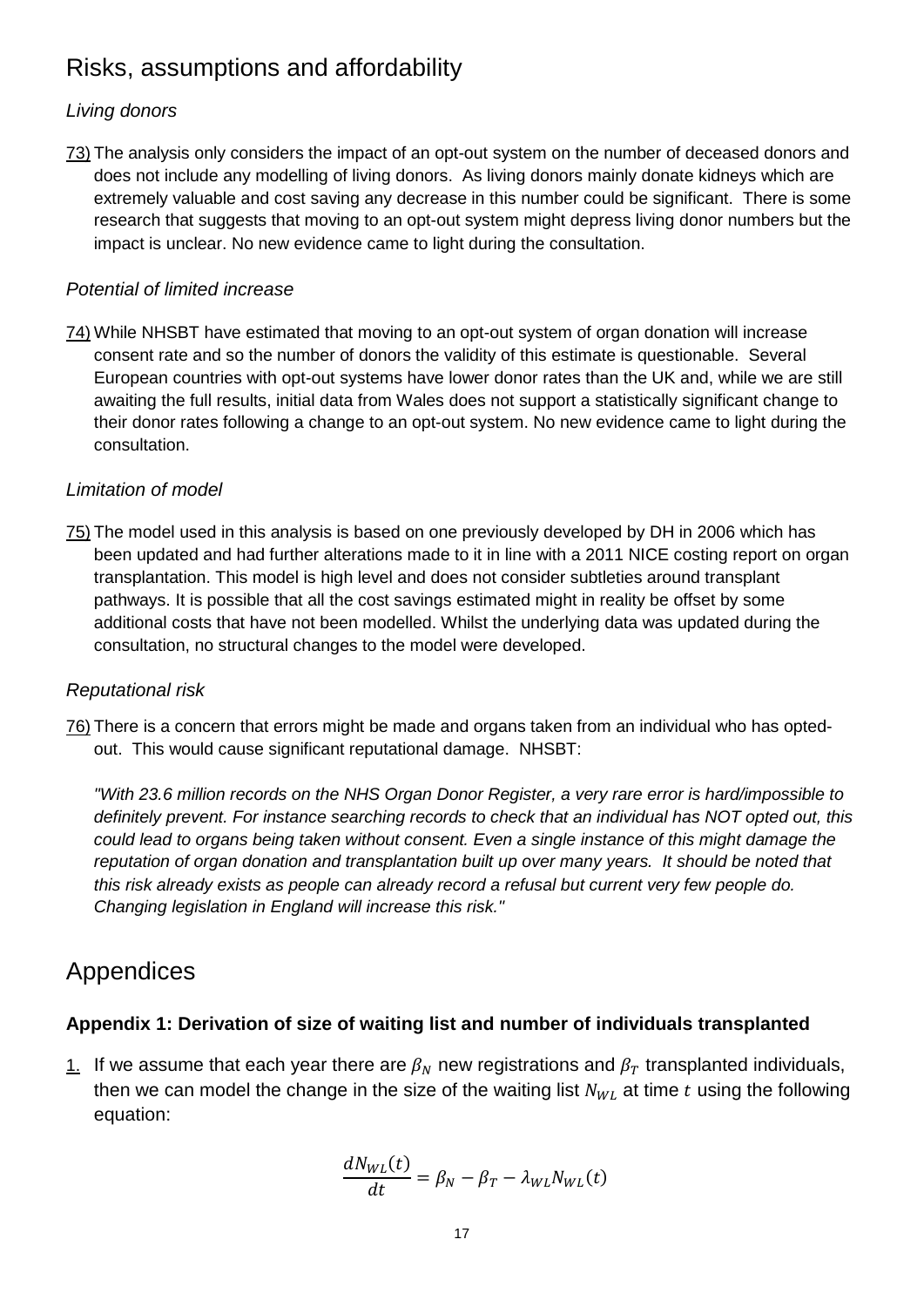where  $\lambda_{WL}$  is the annual rate at which individuals are removed from the waiting list either due to poor health or death and we assume  $N_{WL}(t) \geq 0$ . Solving the equation using  $N_{WL}(0) = N_0$  gives the following equation for the size of the waiting list at time t:

$$
N_{WL}(t) = N_0 \exp(-\lambda_{WL}t) + (\beta_N - \beta_T) \left(\frac{1 - \exp(-\lambda_{WL}t)}{\lambda_{WL}}\right)
$$

This can be re-written in the iterative form:

$$
N_{WL}^t = N_{WL}^{t-1} \exp(-\lambda_{WL}) + (\beta_N - \beta_T) \left(\frac{1 - \exp(-\lambda_{WL})}{\lambda_{WL}}\right)
$$

where  $N_{WL}^t = N_{WL}(t)$  and  $N_{WL}^{t-1} = N_{WL}(t-1)$ .

2. In the limit of  $t \to \infty$  the number of individuals on the waiting list simplifies to:

$$
\lim_{t \to \infty} N_{WL}(t) = \frac{(\beta_N - \beta_T)}{\lambda_{WL}}
$$

assuming  $\beta_N \ge \beta_T$  which follows from  $N_{WL}(t) \ge 0$ . If the annual number of transplants under an opt-out system of donation is given by  $\beta_T$  and the size of the waiting list by  $N_{WL}(t)$ then, assuming equivalent governing equations as given above, in the limit  $t \to \infty$  the difference between the size of the waiting list under an opt-in and an opt-out system converges to:

$$
\lim_{t \to \infty} (\overline{N}_{WL}(t) - N_{WL}(t)) = \frac{(\beta_N - \overline{\beta}_T)}{\lambda_{WL}} - \frac{(\beta_N - \beta_T)}{\lambda_{WL}} = \frac{\Delta \beta_T}{\lambda_{WL}}
$$

where  $\Delta \beta_T = \beta_T - \beta_T$  is the number of additional transplants under an opt-out system of donation.

 $3.$  The number of person years on the waiting list in any given year  $S_{WL}(t)$  is given by:

$$
S_{WL}(t) = \int_{t}^{t+1} N_{WL}(t) dt
$$
  
\n
$$
= \left| \left( \frac{(\beta_N - \beta_T)}{\lambda_{WL}} - N_0 \right) \frac{\exp(-\lambda_{WL}t)}{\lambda_{WL}} + \frac{(\beta_N - \beta_T)t}{\lambda_{WL}} + C \right|_{t}^{t+1}
$$
  
\n
$$
= (\exp(-\lambda_{WL}) - 1) \left( \frac{(\beta_N - \beta_T)}{\lambda_{WL}} - N_0 \right) \frac{\exp(-\lambda_{WL}t)}{\lambda_{WL}} + \frac{(\beta_N - \beta_T)}{\lambda_{WL}}
$$
  
\n
$$
= \left( N_0 \exp(-\lambda_{WL}t) - \frac{(\beta_N - \beta_T)}{\lambda_{WL}} \exp(-\lambda_{WL}t) \right) \left( \frac{1 - \exp(-\lambda_{WL})}{\lambda_{WL}} \right) + \frac{(\beta_N - \beta_T)}{\lambda_{WL}}
$$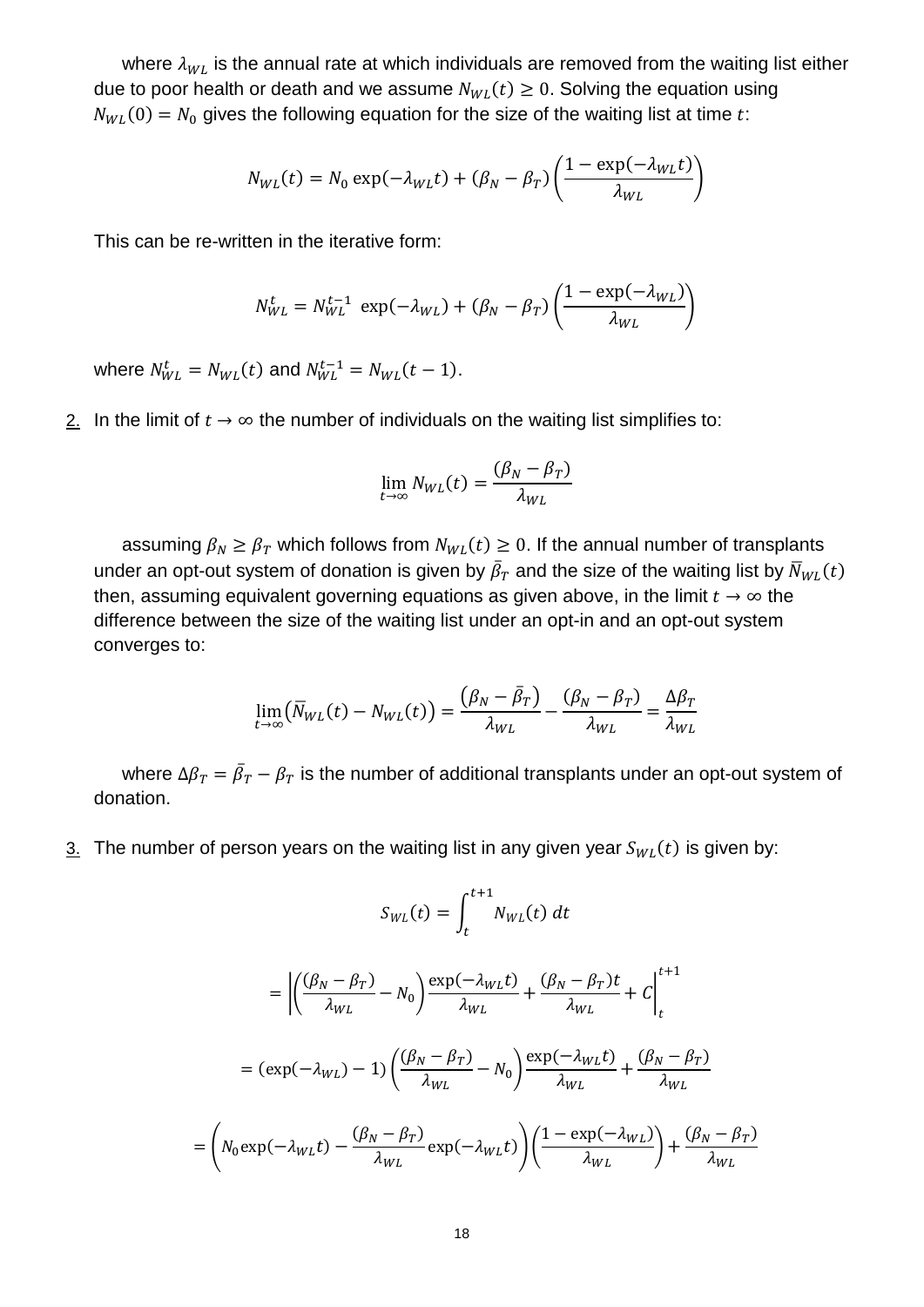$$
= \left(N_{WL}(t) - \frac{(\beta_N - \beta_T)}{\lambda_{WL}}\right) \left(\frac{1 - \exp(-\lambda_{WL})}{\lambda_{WL}}\right) + \frac{(\beta_N - \beta_T)}{\lambda_{WL}}
$$

4. As the annual "survival" rate<sup>[15](#page-18-0)</sup> of transplanted individuals (see above) changes from year to year following transplantation, the number of individuals transplanted is calculated with reference to their year of transplant. If we assume that in the reference year there are  $\beta_T$ transplanted individuals and the "survival" rate is constant at  $\lambda_T^0$ , then we can model the change in the number of individuals transplanted  $N_T^0$  using the following equation:

$$
\frac{dN_T^0(t)}{dt} = \beta_T - \lambda_T^0 N_T^0(t)
$$

where  $0 \leq t \leq 1$ . Solving the equation with  $N_T^0(0) = 0$ , in the same way as above, gives the following equation for the number of individuals transplanted in the reference year:

$$
N_T^0(t) = \beta_T \left( \frac{1 - \exp(-\lambda_T^0 t)}{\lambda_T^0} \right)
$$

The number of person years for individuals transplanted in the reference year  $S_T(0)$  is then given by:

$$
S_T(0) = \int_0^1 N_T^0(t) dt
$$
  
= 
$$
\left| \frac{\beta_T \exp(-\lambda_T^0 t)}{(\lambda_T^0)^2} + \frac{\beta_T t}{\lambda_T^0} + C \right|_0^1
$$
  
= 
$$
\beta_T \left( \frac{\exp(-\lambda_T^0)}{(\lambda_T^0)^2} + \frac{1}{\lambda_T^0} - \frac{1}{(\lambda_T^0)^2} \right)
$$

 $\frac{1}{(\lambda_T^0)^2}$  +

5. For the 49 years following the reference year  $(1 \le t \le 50)$ , we model the change in the number of individuals transplanted  $N_T$  as:

 $=$   $\beta_T$   $\left\langle \right\rangle$ 

$$
\frac{dN_T(t)}{dt} = -\lambda_T(t)N_T(t)
$$

where  $\lambda_T(t)$  is the annual "survival" rate. We have assumed that within each year y the "survival" rate is a constant so we can break the equation into individual years with the change in the number of individuals transplanted in eacht year  $N_{T}^{\mathcal{Y}}(t)$  given by:

$$
\frac{dN_T^y(t)}{dt} = -\lambda_T^y N_T^y(t)
$$

<span id="page-18-0"></span><sup>&</sup>lt;sup>15</sup> This includes both death and transplant failure.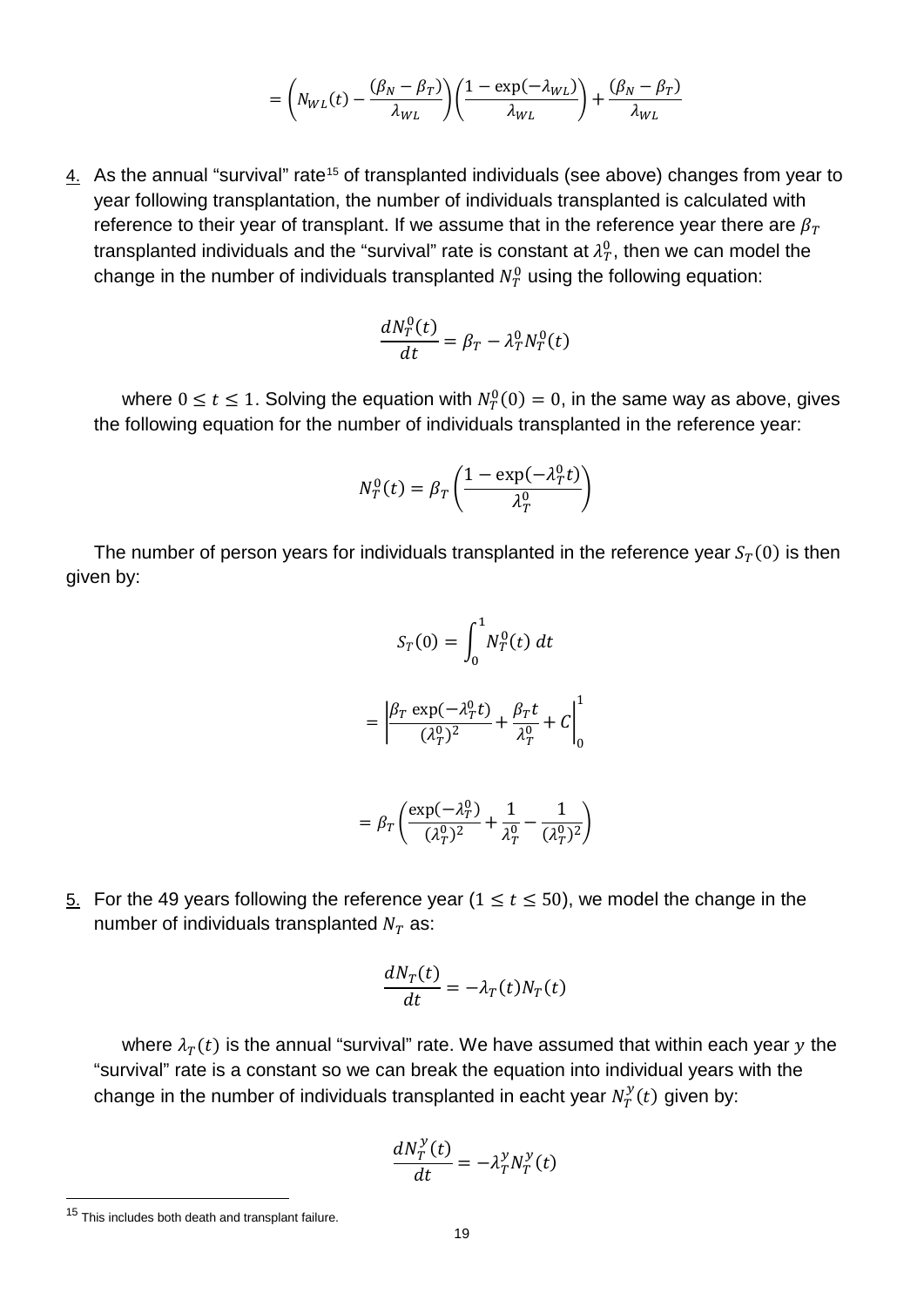where  $0 \leq t \leq 1$  and  $\lambda_T^{\mathcal{Y}}$  is the constant "survival" rate for that year. This gives the solution:

$$
N_T^{\mathcal{Y}}(t) = N_T^{\mathcal{Y}}(0) \exp(-\lambda_T^{\mathcal{Y}}t)
$$

by noting that due to boundary constraints  $N_T^{\mathcal{Y}}(0) = N_T^{\mathcal{Y}^{-1}}(1)$  this can then be rewritten in the iterative form:

$$
N_T^Y = N_T^{Y-1} \exp\left(-\lambda_T^{Y-1}\right)
$$

where  $N_T^Y = N_T^Y(0)$  and  $N_T^{Y-1} = N_T^{Y-1}(0)$ .

6. The number of person years for individuals who have been transplanted in the year  $S_T(y)$  is then given by:

$$
S_T(y) = \int_0^1 N_T^y(t) dt
$$
  
= 
$$
\left| -\frac{N_T^y(0) \exp(-\lambda_T^y t)}{\lambda_T^y} + C \right|_0^1
$$

$$
= N_T^{\mathcal{Y}}(0) \left( \frac{1 - \exp(-\lambda_T^{\mathcal{Y}})}{\lambda_T^{\mathcal{Y}}} \right)
$$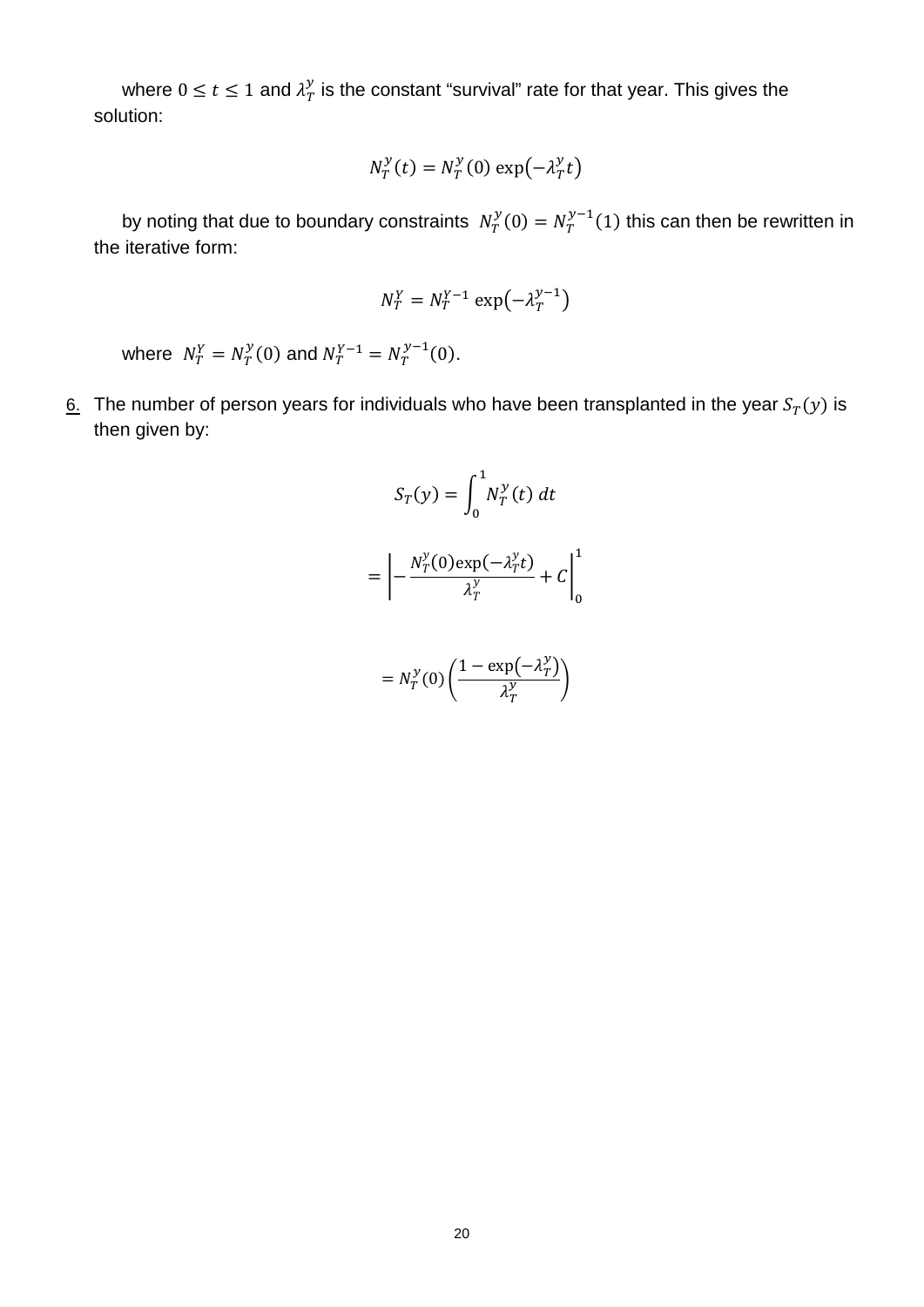## **Appendix 2: Modelling parameters**

## **Kidney**

| Item                                      | Value   | <b>Description</b>                                                                                                                                                                                                                                                                                                                                                                                                                                                                                                                                                                                                                                                                                                                                                            |
|-------------------------------------------|---------|-------------------------------------------------------------------------------------------------------------------------------------------------------------------------------------------------------------------------------------------------------------------------------------------------------------------------------------------------------------------------------------------------------------------------------------------------------------------------------------------------------------------------------------------------------------------------------------------------------------------------------------------------------------------------------------------------------------------------------------------------------------------------------|
| <b>Transplant</b>                         |         |                                                                                                                                                                                                                                                                                                                                                                                                                                                                                                                                                                                                                                                                                                                                                                               |
| No. per year (deceased)                   | 1,877   | Sourced from Quarterly ODT activity report England 2016/17                                                                                                                                                                                                                                                                                                                                                                                                                                                                                                                                                                                                                                                                                                                    |
| No. per year (live)                       | 797     |                                                                                                                                                                                                                                                                                                                                                                                                                                                                                                                                                                                                                                                                                                                                                                               |
| Mean age of recipient                     | 50      | Sourced from ODT annual activity report 2016/17                                                                                                                                                                                                                                                                                                                                                                                                                                                                                                                                                                                                                                                                                                                               |
| Median survival                           | 14.7    | Data provided by NHSBT (2015)                                                                                                                                                                                                                                                                                                                                                                                                                                                                                                                                                                                                                                                                                                                                                 |
| QALYs gained per year of life             | 0.76    | Sourced from Mendeloff et al (2004)                                                                                                                                                                                                                                                                                                                                                                                                                                                                                                                                                                                                                                                                                                                                           |
|                                           |         |                                                                                                                                                                                                                                                                                                                                                                                                                                                                                                                                                                                                                                                                                                                                                                               |
| Costs                                     |         |                                                                                                                                                                                                                                                                                                                                                                                                                                                                                                                                                                                                                                                                                                                                                                               |
| Transplant                                | £15,893 | Based on activity weighted NHS reference costs (2015/16) HRG<br>LA01A/LA01B/LA02A/LA02B uprated using HM Treasury GDP deflator.                                                                                                                                                                                                                                                                                                                                                                                                                                                                                                                                                                                                                                               |
| Follow up* (year 1)                       | £15,375 | Based on activity weighted NHS reference costs (2015/16) HRG<br>LA13A/LA13B uprated using HM Treasury GDP deflator. Assumes 25.5<br>episodes per transplant based on HES data (2015/16-2016/17) and<br>includes £6.4k for immunosuppression and £2.9k for Valganciclovir<br>(based on uprated from [NHS Kidney Care]).                                                                                                                                                                                                                                                                                                                                                                                                                                                        |
| Follow up* (year 2 onwards)               | £10,650 | Based on activity weighted NHS reference costs (2015/16) HRG<br>LA13A/LA13B uprated using HM Treasury GDP deflator. Assumes 9.9<br>episodes per transplant based on HES data (2015/16-2016/17) and<br>includes £8.3k for immunosuppression (based on uprated values from<br>[NHS Kidney Care]).                                                                                                                                                                                                                                                                                                                                                                                                                                                                               |
| <b>Medical management on waiting list</b> |         |                                                                                                                                                                                                                                                                                                                                                                                                                                                                                                                                                                                                                                                                                                                                                                               |
| QALYs gained per year of life             | 0.56    | Sourced from Mendeloff et al (2004)                                                                                                                                                                                                                                                                                                                                                                                                                                                                                                                                                                                                                                                                                                                                           |
| Cost per year**                           | £31,029 | Based on the combined activity weighted NHS reference costs<br>(2015/16) for Haemodialysis and Peritoneal Dialysis** uprated using<br>HM Treasury GDP deflator. It is assumed that 78% of patients<br>undergo Haemodialysis (based on data from the UK renal registry)<br>and that on average they have 3 sessions per week with annual<br>patient transport service costs of approximately £3,100 (based on<br>61% usage [Kerr et al] and uprated 2009/10 activity weighted prices<br>[PCTPTS_APC/PCTPTS_OP/PCTPTS_Oth]). A further cost of<br>approximately £3,400 is added to account for 80% of patients<br>undergoing dialysis being given high cost drugs not included in the<br>best practice tariff (values based on NICE 2011 costing report uprated<br>to 2016/17). |
| <b>Waiting list</b>                       |         |                                                                                                                                                                                                                                                                                                                                                                                                                                                                                                                                                                                                                                                                                                                                                                               |
| No. 31st March 2017                       | 6,910   | Data provided by NHSBT (2017)                                                                                                                                                                                                                                                                                                                                                                                                                                                                                                                                                                                                                                                                                                                                                 |
| No. 31st March 2016                       | 7,105   |                                                                                                                                                                                                                                                                                                                                                                                                                                                                                                                                                                                                                                                                                                                                                                               |
| New registrants 2016/17                   | 3,084   |                                                                                                                                                                                                                                                                                                                                                                                                                                                                                                                                                                                                                                                                                                                                                                               |
| Transplants 2016/17                       | 2,572   |                                                                                                                                                                                                                                                                                                                                                                                                                                                                                                                                                                                                                                                                                                                                                                               |

\*As reference costs are based on full absorption costing no additional cost for immunosuppression in the first three months have been included (covered in HRG)

\*\*Due to the small numbers, home haemodialysis has been ignored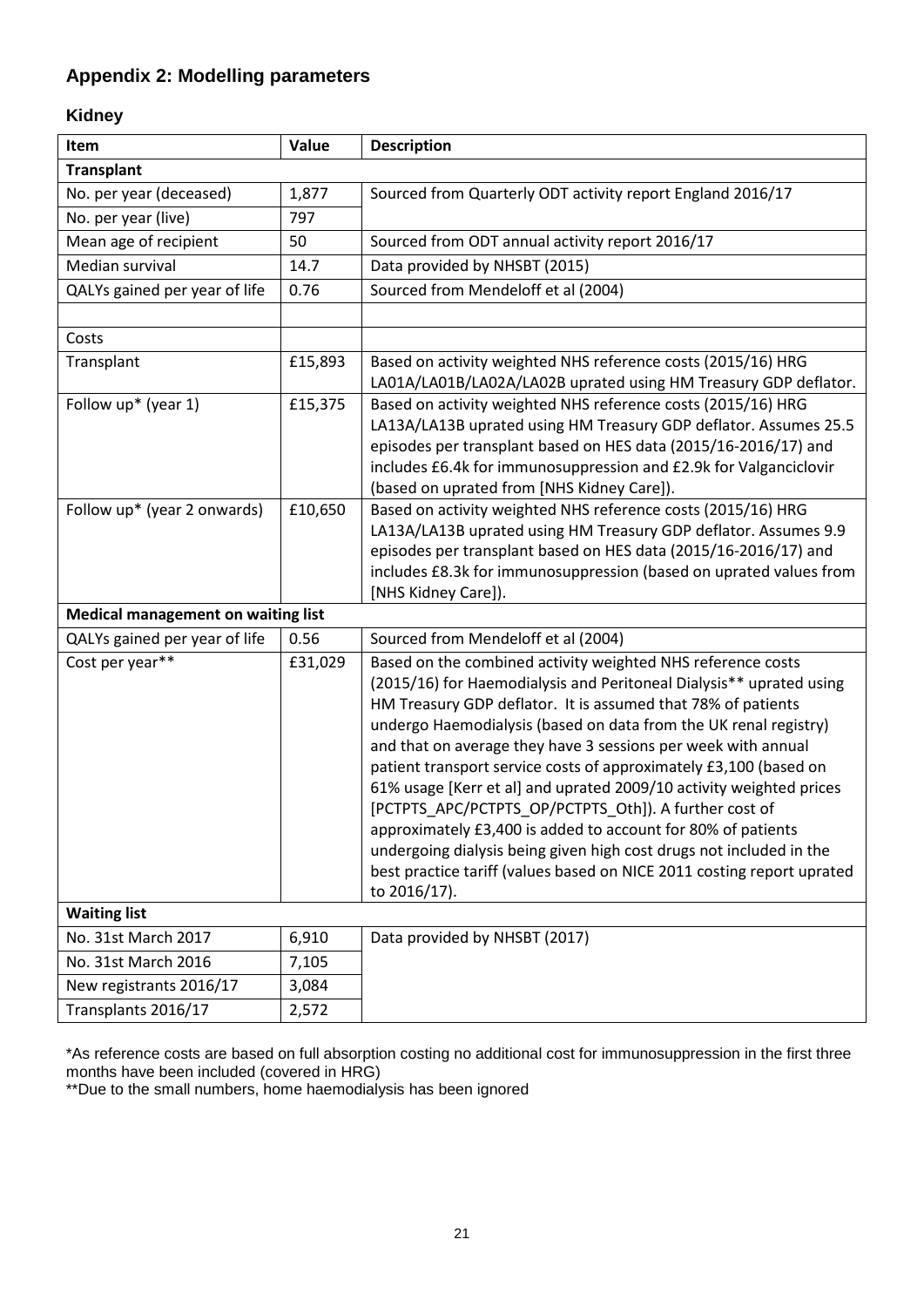**Liver**

| <b>Item</b>                               | Value   | <b>Description</b>                                                |  |  |  |  |
|-------------------------------------------|---------|-------------------------------------------------------------------|--|--|--|--|
| <b>Transplant</b>                         |         |                                                                   |  |  |  |  |
| No. per year (deceased)                   | 764     | Sourced from Quarterly ODT activity report England 2016/17        |  |  |  |  |
| No. per year (live)                       | 26      |                                                                   |  |  |  |  |
| Mean age of recipient                     | 47      | Sourced from ODT annual activity report 2016/17                   |  |  |  |  |
| Median survival                           | 13.6    | Data provided by NHSBT (2015)                                     |  |  |  |  |
| QALYs gained per year of life             | 0.78    | Sourced from Mendeloff et al (2004)                               |  |  |  |  |
|                                           |         |                                                                   |  |  |  |  |
| Costs                                     |         |                                                                   |  |  |  |  |
| Transplant                                | £22,545 | Based on activity weighted NHS reference costs (2015/16) HRG      |  |  |  |  |
|                                           |         | GA01A/GA01B/GA01C uprated using HM Treasury GDP deflator.         |  |  |  |  |
| Follow up (year 1)                        | £15,375 | Value for kidney used                                             |  |  |  |  |
| Follow up (year 2 onwards)                | £10,650 | Value for kidney used                                             |  |  |  |  |
| <b>Medical management on waiting list</b> |         |                                                                   |  |  |  |  |
| QALYs gained per year of life             | 0.42    | Sourced from Mendeloff et al (2004)                               |  |  |  |  |
| Cost per year                             | £26,239 | Based on the average shadow costs in 1998/99 from Longworth et al |  |  |  |  |
|                                           |         | scaled to 12 months and uprated using HM Treasury GDP deflator.   |  |  |  |  |
| <b>Waiting list</b>                       |         |                                                                   |  |  |  |  |
| No. 31st March 2017                       | 441     | Data provided by NHSBT (2017)                                     |  |  |  |  |
| No. 31st March 2016                       | 479     |                                                                   |  |  |  |  |
| New registrants 2016/17                   | 934     |                                                                   |  |  |  |  |
| Transplants 2016/17                       | 770     |                                                                   |  |  |  |  |

## **Heart**

| <b>Item</b>                               | Value   | <b>Description</b>                                           |  |  |  |
|-------------------------------------------|---------|--------------------------------------------------------------|--|--|--|
| <b>Transplant</b>                         |         |                                                              |  |  |  |
| No. per year (deceased)                   | 163     | Sourced from Quarterly ODT activity report England           |  |  |  |
| Mean age of recipient                     | 43      | Sourced from ODT annual activity report 2016/17              |  |  |  |
| Median survival                           | 12.7    | Data provided by NHSBT (2015)                                |  |  |  |
| QALYs gained per year of life             | 0.75    | Sourced from Mendeloff et al (2004)                          |  |  |  |
|                                           |         |                                                              |  |  |  |
|                                           |         |                                                              |  |  |  |
| Costs                                     |         |                                                              |  |  |  |
| Transplant                                | £45,118 | Based on activity weighted NHS reference costs (2015/16) HRG |  |  |  |
|                                           |         | ED02A/ED02B uprated using HM Treasury GDP deflator.          |  |  |  |
| Follow up (year 1)                        | £15,375 | Value for kidney used                                        |  |  |  |
| Follow up (year 2 onwards)                | £10,650 | Value for kidney used                                        |  |  |  |
| <b>Medical management on waiting list</b> |         |                                                              |  |  |  |
| QALYs gained per year of life             | 0.25    | Sourced from Mendeloff et al (2004)                          |  |  |  |
|                                           |         |                                                              |  |  |  |
| Cost per year                             | £26,239 | Value for liver used                                         |  |  |  |
| <b>Waiting list</b>                       |         |                                                              |  |  |  |
| No. 31st March 2017                       | 221     | Data provided by NHSBT (2017)                                |  |  |  |
| No. 31st March 2016                       | 221     |                                                              |  |  |  |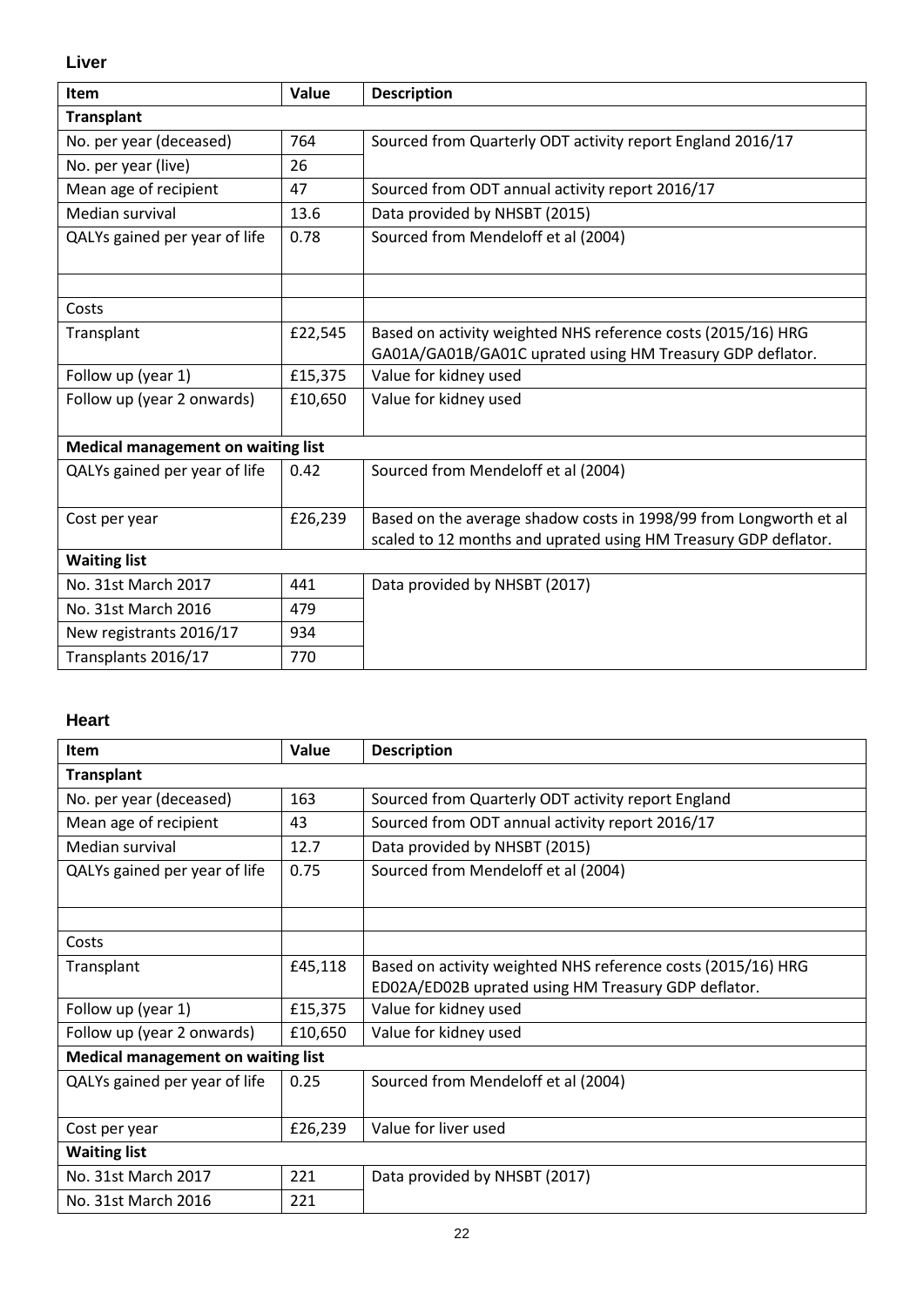| New registrants 2016/17 | 252 |
|-------------------------|-----|
| Transplants 2016/17     | 158 |

**Lung**

| Item                                      | Value   | <b>Description</b>                                                |  |  |  |
|-------------------------------------------|---------|-------------------------------------------------------------------|--|--|--|
| <b>Transplant</b>                         |         |                                                                   |  |  |  |
| No. per year (deceased)                   | 150     | Sourced from Quarterly ODT activity report England                |  |  |  |
| Mean age of recipient                     | 43      | Sourced from ODT annual activity report 2016/17                   |  |  |  |
| Median survival                           | 6       | Data provided by NHSBT (2015)                                     |  |  |  |
| QALYs gained per year of life             | 0.8     | Sourced from Tengs et al (2000)                                   |  |  |  |
|                                           |         |                                                                   |  |  |  |
| Costs                                     |         |                                                                   |  |  |  |
| Transplant                                | £33,072 | Based on activity weighted NHS reference costs (2015/16) HRG      |  |  |  |
|                                           |         | DZ01Z/ED01Z uprated using HM Treasury GDP deflator.               |  |  |  |
| Follow up (year 1)                        | £15,375 | Value for kidney used                                             |  |  |  |
| Follow up (year 2 onwards)                | £10,650 | Value for kidney used                                             |  |  |  |
| <b>Medical management on waiting list</b> |         |                                                                   |  |  |  |
| QALYs gained per year of life             | 0.65    | Sourced from Tengs et al (2000)                                   |  |  |  |
| Cost per year                             | £20,962 | Based on the average cost of conventional care in 1999 of £15,000 |  |  |  |
|                                           |         | from Anyanwu et al uprated using HM Treasury GDP deflator.        |  |  |  |
| <b>Waiting list</b>                       |         |                                                                   |  |  |  |
| No. 31st March 2017                       | 286     | Data provided by NHSBT (2017)                                     |  |  |  |
| No. 31st March 2016                       | 250     |                                                                   |  |  |  |
| New registrants 2016/17                   | 263     |                                                                   |  |  |  |
| Transplants 2016/17                       | 144     |                                                                   |  |  |  |

#### **References**

- Quarterly ODT activity report England 2016/17 available from <https://www.organdonation.nhs.uk/supporting-my-decision/statistics-about-organ-donation/>
- ODT annual activity report 2016/17 available from [https://www.odt.nhs.uk/statistics-and](https://www.odt.nhs.uk/statistics-and-reports/annual-activity-report/)[reports/annual-activity-report/](https://www.odt.nhs.uk/statistics-and-reports/annual-activity-report/)
- NHS Kidney Care. "Developing robust reference costs for kidney transplants." NHS Better Kidney Care for All (2011) available from [http://webarchive.nationalarchives.gov.uk/20111114132743/http://www.kidneycare.nhs.uk/\\_Reso](http://webarchive.nationalarchives.gov.uk/20111114132743/http:/www.kidneycare.nhs.uk/_Resources-OnlineLibrary.aspx) [urces-OnlineLibrary.aspx](http://webarchive.nationalarchives.gov.uk/20111114132743/http:/www.kidneycare.nhs.uk/_Resources-OnlineLibrary.aspx)
- Mendeloff J., et al. "Procuring organ donors as a health investment: how much should we be willing to spend?." *Transplantation* 78.12 (2004): 1704-1710.
- Tengs T. O., et al. "One thousand health-related quality-of-life estimates." *Medical care* (2000): 583-637.
- Longworth L., et al. "Midterm cost-effectiveness of the liver transplantation program of England and Wales for three disease groups." *Liver transplantation* 9.12 (2003): 1295-1307.
- Anyanwu A. C., et al. "An economic evaluation of lung transplantation." *The Journal of thoracic and cardiovascular surgery* 123.3 (2002): 411-420.
- Kerr M., et al. "Estimating the financial cost of chronic kidney disease to the NHS in England." *Nephrology Dialysis Transplantation* 27.suppl\_3 (2012): iii73-iii80.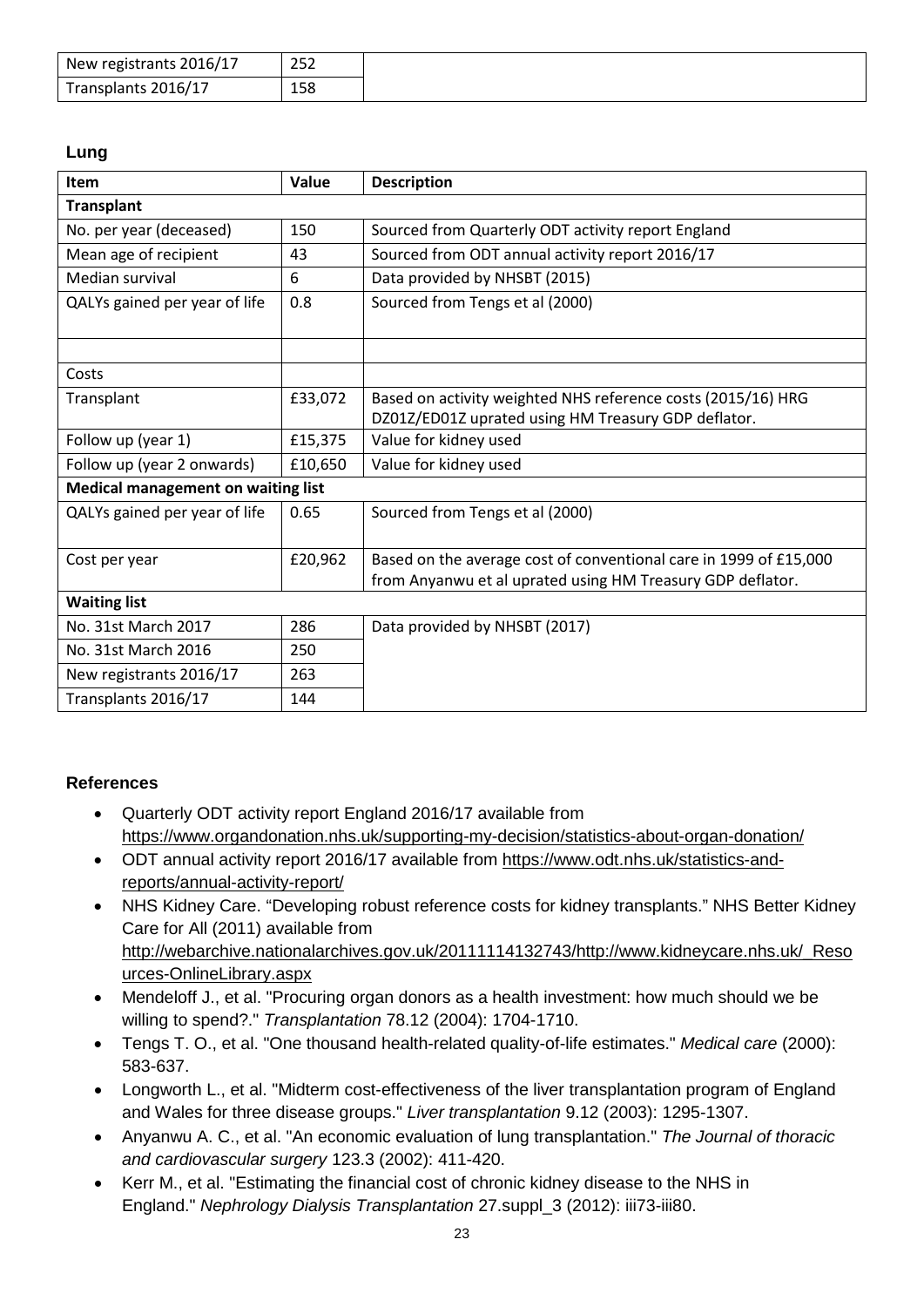- NICE. "Organ donation for transplantation: Costing report Implementing NICE guidance." *NICE clinical guideline 135* (2011).
- NHS Kidney Care. "Developing robust reference costs for kidney transplants." *NHS Better Kidney Care for All* (2011).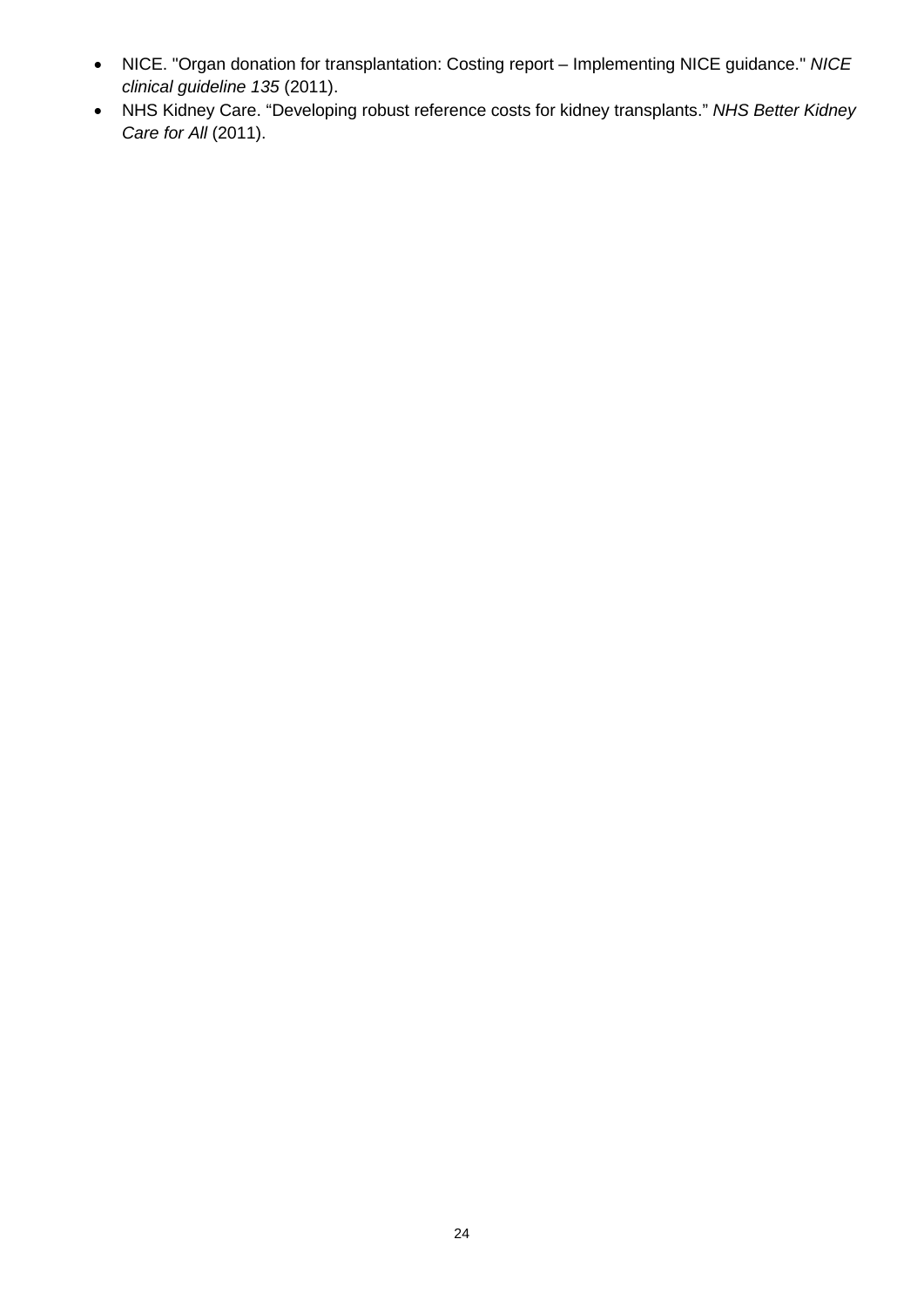## **Appendix 3: Sensitivity analysis**

| Variable                           | <b>Baseline</b><br>value | <b>Minimum</b><br>value | <b>Maximum</b><br>value | <b>Minimum NPV</b><br>$(\text{Em})$ | <b>Maximum NPV</b><br>$(\text{Em})$ | Change (£m) | <b>Relative</b><br>change |
|------------------------------------|--------------------------|-------------------------|-------------------------|-------------------------------------|-------------------------------------|-------------|---------------------------|
| Modelled consent rate              | 70%                      | 67%                     | 74%                     | 1,888                               | 8,633                               | 6,745       | 64%                       |
| Kidney WL: Cost per year           | £31,029                  | £29,478                 | £32,581                 | 4,840                               | 5,681                               | 842         | 8%                        |
| Annual deceased donors             | 4,825                    | 4,584                   | 5,066                   | 4,993                               | 5,528                               | 536         | 5%                        |
| Kidney Tx: Qol                     | 0.76                     | 0.722                   | 0.798                   | 5,000                               | 5,520                               | 520         | 5%                        |
| Kidney WL: Death/removal           | 10.09%                   | 9.59%                   | 10.60%                  | 5,525                               | 5,017                               | $-508$      | 5%                        |
| Kidney Tx: Cost of follow up (y2+) | £10,650                  | £10,117                 | £11,182                 | 5,486                               | 5,034                               | $-452$      | 4%                        |
| Kidney WL: Qol                     | 0.56                     | 0.532                   | 0.588                   | 5,374                               | 5,146                               | $-228$      | 2%                        |
| Liver Tx: Qol                      | 0.78                     | 0.741                   | 0.819                   | 5,155                               | 5,365                               | 210         | 2%                        |
| Liver Tx: Cost of follow up (y2+)  | £10,650                  | £10,117                 | £11,182                 | 5,349                               | 5,172                               | $-177$      | 2%                        |
| NHSBT cost per donor               | £44,210                  | £42,000                 | £46,421                 | 5,305                               | 5,215                               | $-90$       | 1%                        |
| Liver WL: Cost per year            | £26,239                  | £24,927                 | £27,551                 | 5,222                               | 5,298                               | 76          | 1%                        |
| Liver WL: Death/removal            | 44.14%                   | 41.94%                  | 46.35%                  | 5,289                               | 5,234                               | $-55$       | $1\%$                     |
| Kidney Tx: Cost of transplant      | £15,893                  | £15,099                 | £16,688                 | 5,286                               | 5,234                               | $-52$       | 0%                        |
| Kidney Tx: Cost of follow up (y1)  | £15,375                  | £14,606                 | £16,144                 | 5,285                               | 5,236                               | $-48$       | 0%                        |
| Heart Tx: Qol                      | 0.75                     | 0.7125                  | 0.7875                  | 5,240                               | 5,281                               | 42          | 0%                        |
| Heart Tx: Cost of follow up (y2+)  | £10,650                  | £10,117                 | £11,182                 | 5,279                               | 5,242                               | $-36$       | 0%                        |
| Liver Tx: Cost of transplant       | £22,545                  | £21,418                 | £23,672                 | 5,275                               | 5,245                               | $-30$       | 0%                        |
| Lung Tx: Qol                       | 0.8                      | 0.76                    | 0.84                    | 5,249                               | 5,272                               | 23          | 0%                        |
| Liver Tx: Cost of follow up (y1)   | £15,375                  | £14,606                 | £16,144                 | 5,270                               | 5,251                               | $-20$       | 0%                        |
| Kidney Tx: Median survival         | 14.7                     | 13.965                  | 15.435                  | 5,251                               | 5,269                               | 18          | 0%                        |
| Liver WL: Qol                      | 0.42                     | 0.399                   | 0.441                   | 5,269                               | 5,251                               | $-18$       | $0\%$                     |
| Lung Tx: Cost of follow up $(y2+)$ | £10,650                  | £10,117                 | £11,182                 | 5,269                               | 5,251                               | $-18$       | $0\%$                     |
| Heart WL: Cost per year            | £26,239                  | £24,927                 | £27,551                 | 5,252                               | 5,269                               | 17          | 0%                        |
| Lung WL: Cost per year             | £20,962                  | £19,913                 | £22,010                 | 5,252                               | 5,269                               | 17          | 0%                        |
| Heart WL: Death/removal            | 42.42%                   | 40.30%                  | 44.54%                  | 5,268                               | 5,254                               | $-14$       | 0%                        |
| Heart Tx: Cost of transplant       | £45,118                  | £42,862                 | £47,374                 | 5,267                               | 5,254                               | $-13$       | 0%                        |
| Liver Tx: Median survival          | 13.6                     | 12.92                   | 14.28                   | 5,255                               | 5,266                               | 11          | 0%                        |
| Lung Tx: Cost of transplant        | £33,072                  | £31,418                 | £34,725                 | 5,265                               | 5,256                               | $-9$        | $0\%$                     |